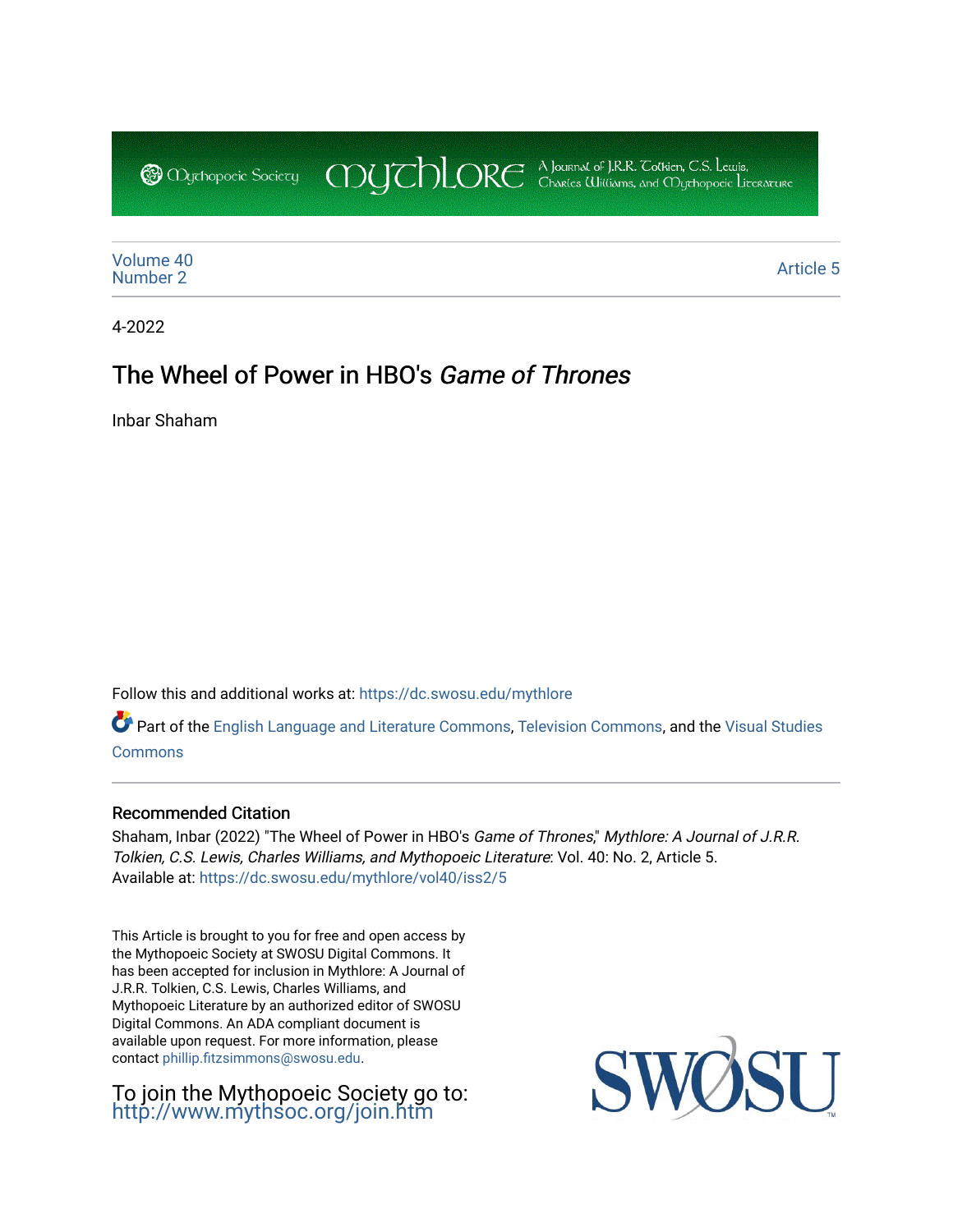# Mythcon 52: The Mythic, the Fantastic, and the Alien

Albuquerque, New Mexico; July 29 - August 1, 2022 <http://www.mythsoc.org/mythcon/mythcon-52.htm>



### Abstract

Maps the familial power struggles and patterns of inheritance of Westeros as depicted in the television adaptation of George R.R. Martin's Song of Ice and Fire series by using A.J. Griemas's semiotic square. Applying this framework to the title logo of the series also supports this interpretation.

### Additional Keywords

Game of Thrones (television series); Greimas, A.J.—Theory of the semiotic square; Semiotics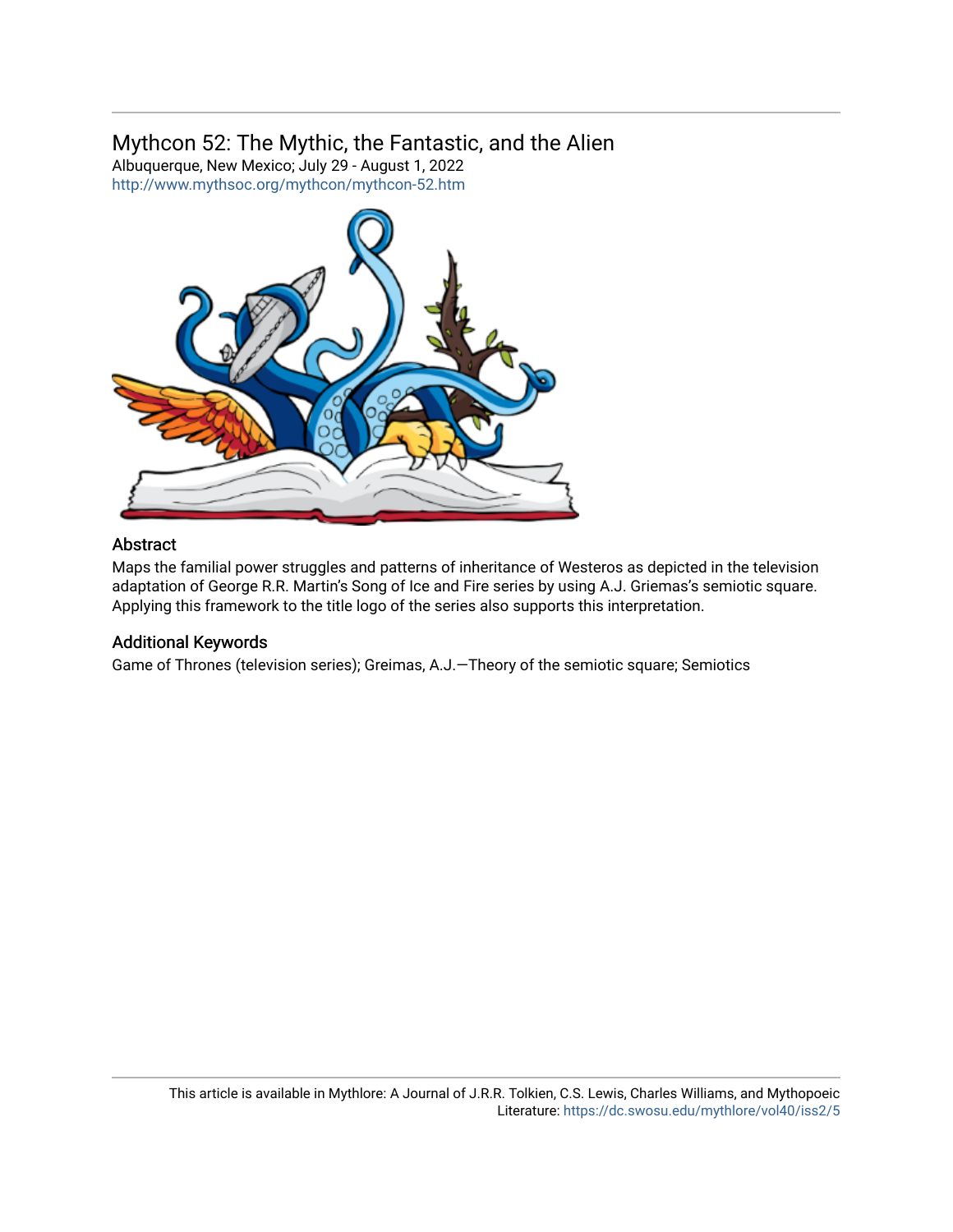

## he Wheel of Dower in hBO's GA OF CHRONES

INBAR Shaham

The Lasc episobe of the television series Game of Thrones aired in May The LASC episode of the celevision series  $G \triangle O$  Chrones aired in May 2019, and with its conclusion, the much-anticipated question has been answered: Bran Stark is the (current) winner of the game of thrones, as he becomes the new King of the Six Kingdoms. However, other questions remain, chief among them: why did Bran, of all characters, win?

Bran's accession disappointed many viewers. Avid fans of *Game of Thrones* expressed their grievances on internet sites and blogs and in social media. YouTube videos such as "*Game of Thrones*—How to Ruin a Great Show," "GoT Season 8 But It's Devoid of Logic," and many similar ones garnered millions of views. A petition was even sent to HBO to "remake *Game of Thrones* season 8 with competent writers" (D. Dylan). By January 2022, more than 1,850,000 people had signed the petition, which claimed that "David Benioff and D.B. Weiss have proven themselves to be woefully incompetent writers when they have no source material (i.e. the books) to fall back on." Social media is also abundant with suggestions of alternative endings (Emanuel).

In the following pages, I will explain why the series ending is sound, both structurally and thematically, even though it pales by comparison with the plots of the early seasons, and has failed to please many viewers.

Firstly, we should note that Benioff and Weiss had proven themselves as excellent adapters of a literary source into television, for at least five seasons. Their main challenge during the first seasons was to select which characters and events to retain from the very rich tale Martin had woven. Readers of Martin's books complained about certain omissions, but what made it to the screen was generally considered to be a faithful rendering of impressive characters and events in the source material.

Benioff and Weiss had an opposite challenge in seasons 6–8 of their TV series: to expand the schematic information Martin gave them into a complex and gripping story. Having written five out of the seven installments he promised, Martin could supply them with no more than an outline of the missing last two books. These new creative conditions led to a change of pace in the final seasons of the TV series. Worse, the dialogue in their "independent" seasons became less and less memorable, characters began to behave inconsistently, plot holes increased, and the suspension of disbelief was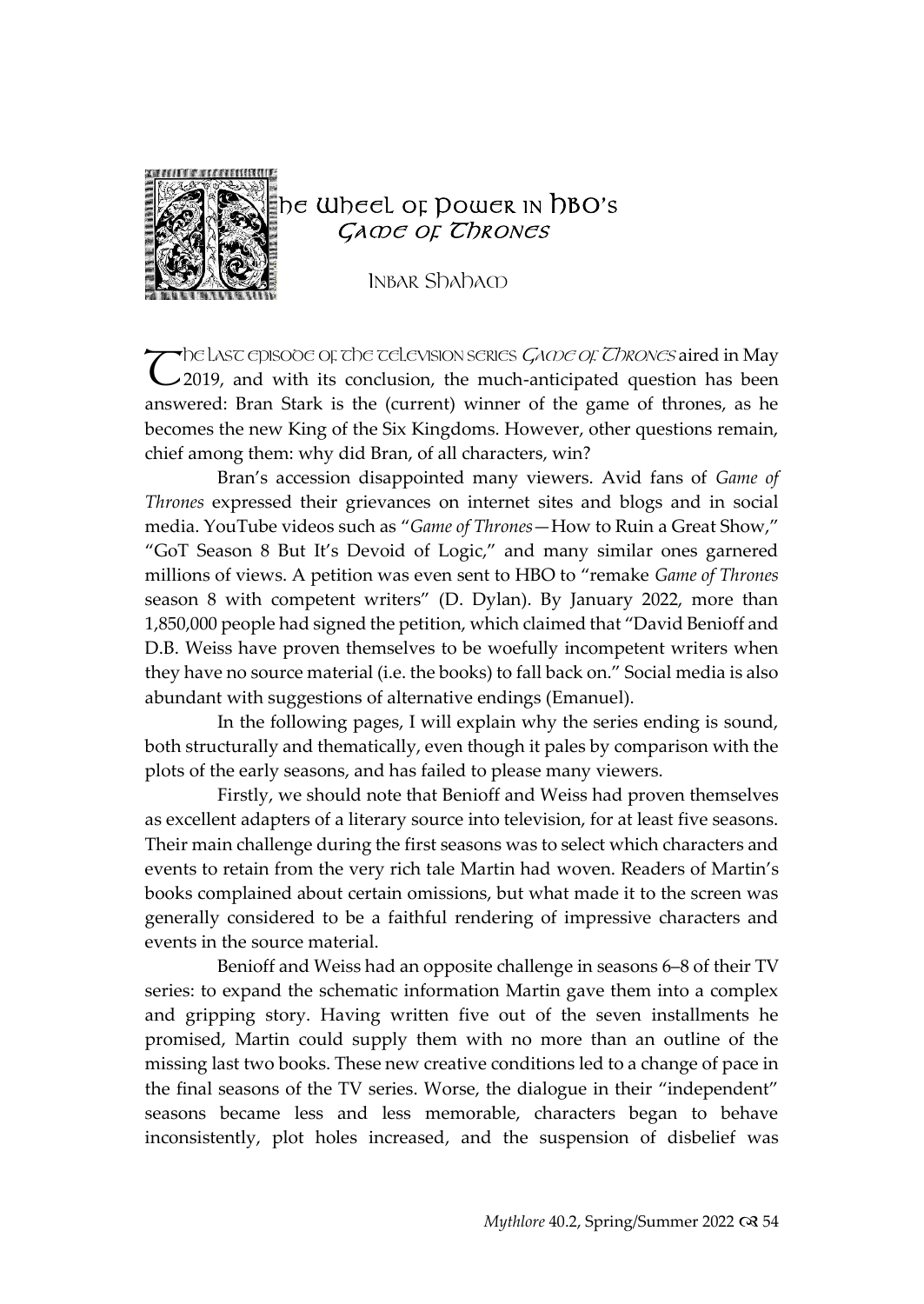fundamentally damaged. In season eight, especially the finale, the feeling intensified that Martin had supplied the showrunners with only the bare bones of the story he had in mind, without the "meat" that had made the show so absorbing until then.

I do not intend to defend arbitrary happenings or the change of pace in the final seasons. Instead, I would like to explain the ending in terms of what preceded it. Both Martin's *A Song of Fire and Ice* book series and its television adaptation foreshadow Bran's coronation (see Roget). Therefore, even if Martin eventually chooses a different path from the one depicted in the TV series for his forthcoming novels, the show in itself does justice to its initial planting with an appropriate payoff. The execution of this payoff is indeed rushed, but the foreshadowing is there. For instance, in the first pages of the first book (and the exposition of the first episode of the TV series), the Stark children adopt six pups of a direwolf, their family sigil. As alert viewers noticed once the show was over, each child gives his pup a name foreshadowing his faith (Vargas). Bran calls his direwolf "Summer," thus foreshadowing the role he will play in defeating the winter, which the Night King had threatened to bring.

In addition to foreshadowing, the ending is generically motivated. In terms of the genre of historical fiction, Bran's rule reorganizes political power in a way reminiscent of the somewhat less conflict-ridden order that came about with the historical signing of the Magna Carta. That actual historical event resulted in a restriction of the King's power, which, as I will show, is also the case with Bran. This similarity stems from Martin's initial intention to write the series as historical fiction, but one of a made-up history of a fictional world. European history was his primary source of inspiration for that purpose, according to an interview in *Rolling Stone* magazine (Gilmore).

As in the original novels, fantasy is also an important ingredient in the series as a whole, and in its conclusion. The show ends with the new rule of "Bran the Broken," who is not only a cripple, but also the current embodiment of the Three-Eyed Raven, a mighty supernatural force. However, the treatment of the many fantastical beings and forces in the TV series is especially rushed in its last seasons. They are all there—the Old Gods and the New Gods, the Lord of Light and his red priestess, the Many-Faced God, the Night King, the white walkers, greenseers, dragons, giants, etc.—but their plot lines are underdeveloped. The fact that supernatural forces are enigmatic by nature allowed the showrunners to sidestep having to delve into great detail in their presentation: the origins of their mystical powers are left vague, along with their agendas and their relationships with one another and with humans. Thus, the victory of the Three-Eyed Raven over other supernatural entities is even less explicated than the victory of Bran over his human rivals. This article will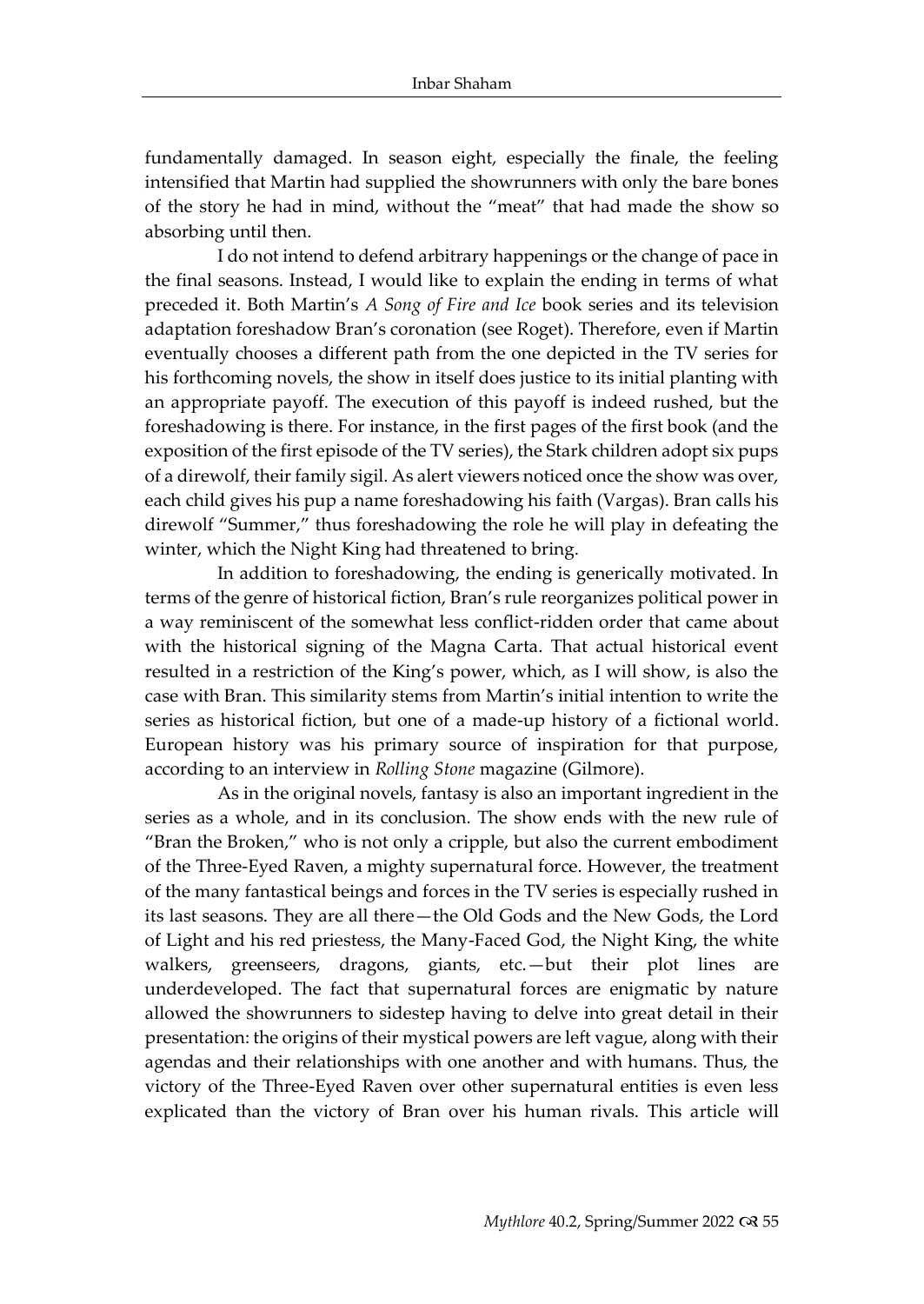therefore focus on pseudo-historical reasons to explain the crowning of "Bran the Broken" as the new ruler of Westeros.

Our first clue in deciphering the overall meaning of the series is in its title. "Game of Thrones" points toward the two central themes of the show violence and family.<sup>1</sup> The 'game' is a euphemism for war, which costs the lives of thousands. The ongoing war for the throne of the king of all other kings involves several families or "houses," each of which has local authority over minor houses sworn to them, much like in the feudal system of medieval Europe.

The narratives of violence and family are reflected in wheel imagery, among others. For instance, during her conversation with Tyrion Lannister at "Hardhome" (0508), Daenerys Targaryen employs wheel and spokes imagery in order to describe the wars among the feuding noble families:

"Lannister, Targaryen, Baratheon, Stark, Tyrell, they're all just spokes on a wheel. This one's on top, then that one's on top, and on and on it spins, crushing the people on the ground. […] I'm not going to stop the wheel. I'm going to break the wheel." ("Hardhome")

Daenerys adheres to her goal of "breaking the wheel" until her death at the end of the series. Other ambitious characters try to stop the "wheel," or at least to suspend its movement, while they are on top.<sup>2</sup>

<sup>1</sup> Both violence and family shape the events in all plotlines, as stated by Haastrup (131). The two themes are also noticeable in the episode titles. Of the 73 episodes in the series, 28 (about 38%) have titles with violent overtones, be it personal, political, or arbitrary. Examples include titles such as "You Win or You Die" (0107), "Two Swords" (0401), "The Wars to Come" (0501), "Kill the Boy" (0505), and "The Spoils of War" (0704). Sixteen episode titles (about 22%) refer to the semantic field of family, among them: "Cripples, Bastards, and Broken Things" (0104), "The Prince of Winterfell" (0208), "Second Sons" (0308), "First of His Name" (0405), and "The Last of the Starks" (0804).

<sup>2</sup> The political structure is actually more complex, more like a system of cog wheels moving together (such as the ones appearing in the title sequence), for events occurring simultaneously move individuals or specific families up the wheel of power, while moving down, or even destroying, others. For instance, House Frey, a minor house, under House Tully, is annihilated in a personal act of vengeance by Arya Stark. Walder Frey, the head of House Frey, murders Anya's mother and brother during the "Red Wedding" (in the episode "The Rains of Castamere," 0309). Inspired by a gruesome tale about breaking the laws of hospitality and its consequent punishment, Arya serves Walder a pie made out of his two sons, and then kills him and the rest of his family. It seems that the tale and Arya's revenge are both inspired by a tale in Greek mythology, which also concerns rivalry and family ties: Atreus takes revenge on his brother Thyestes for tempting his wife, inviting him to a feast, and serving him a stew made of Thyestes's sons. In Shakespeare's *Titus Andronicus* (1594), a similar revenge is executed.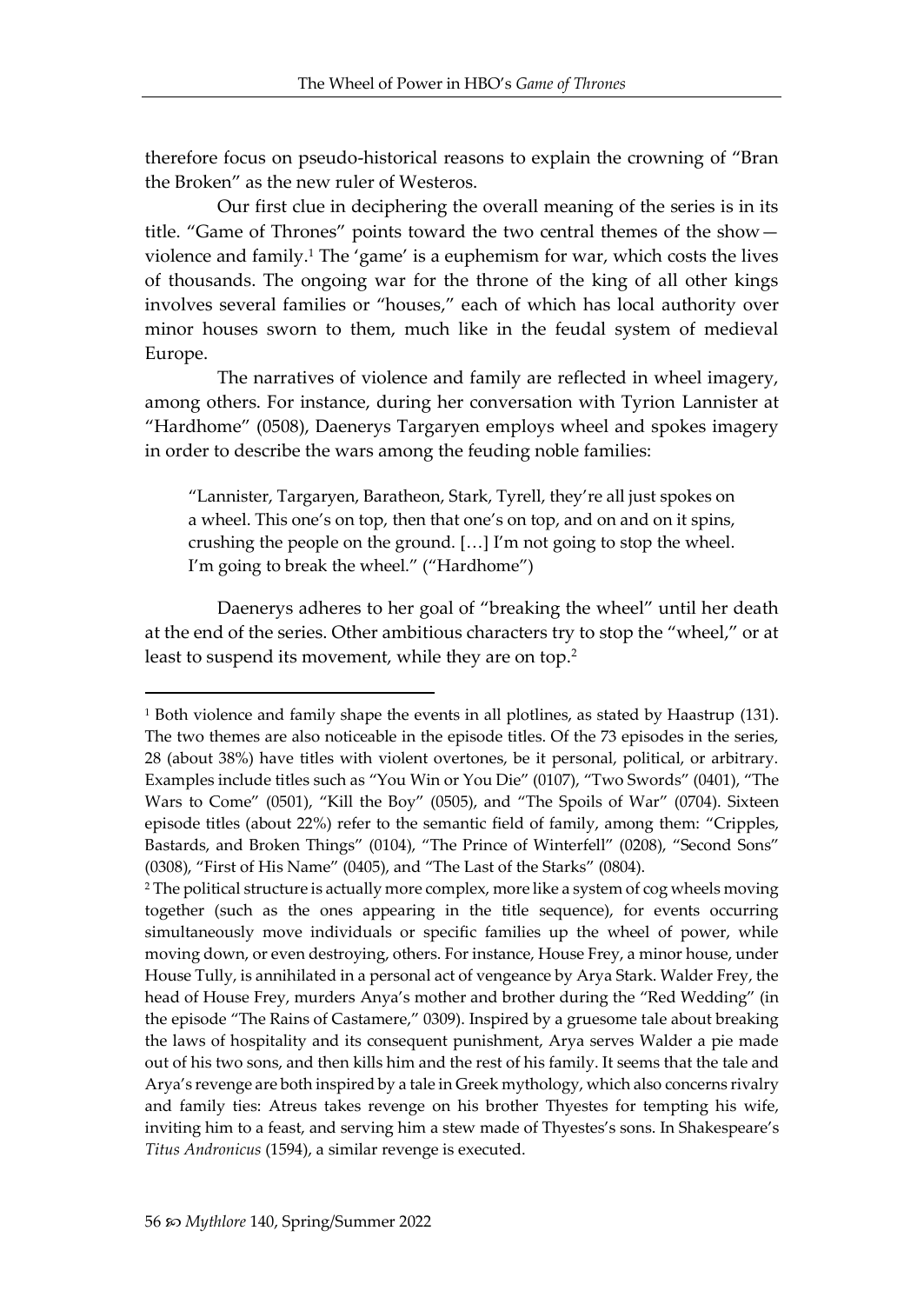By the end of the series' eighth and final season, we can try to trace the showrunners' implicit arguments *vis à vis* questions relating to themes of violence and family: What is the meaning of the wars and rivalries between and within the noble families? What is the moral value of the defeat or victory, the survival or death of certain characters? What is the vision exemplified by the complex plot, and especially by its concluding power relations? Does the wheel of power eventually break? Does it stop? Or is it perhaps replaced by another image?

The election and crowning of "Bran the Broken" not only transforms the political system of Westeros from a hereditary to elective monarchy, but also seems to lead the "wheel" metaphor to an ironic conclusion. At the conclusion, the iron throne of the King of Kings is melted by a grieving dragon, to be replaced by the wheelchair of a crippled king. Thus, the wheel of power now has, at its top, a king with two physical wheels instead of two functioning legs. Bran himself has long ago learned a bitter lesson about the dangers of ascension, after being pushed from a tower as a child while pursuing his love of climbing. Although he is now paralyzed, Bran, as the Three-Eyed Raven, has gained the ability to fly by entering the minds of animals (warging), which is even more wondrous than the aviation skills of another contender—Daenerys, mother of dragons. Bran also has an all-knowing view of time, ancient past and future events included. Nevertheless, his real power lies in his collaboration with the new members of his small council. At long last they will hopefully work with each other and with the king, rather than against one another. If that order lasts, the reorganization of political power will solidify.

This reading of the ending is obviously a modern, reflexive one, from a perspective familiar with the advantages of democracy, enlightenment, and constitutionalism over brute force. The fictional society in the series grapples with an ancient, monarchist power, leaving contemporary viewers to ponder the rise or fall of certain characters, in terms of plot and theme, and the everchanging power relations within and between episodes. Within these dynamics, modern viewers are also invited to contemplate the meaning of various family ties.

In *Game of Thrones*, as in pre-modern societies in the real world, families shape their members' destinies. First, the family shapes one's relation to power. According to Westeros and Essos laws and customs, the heir to a family's status and properties (lands and manor) is the eldest son, as was the case in the real pre-modern world. Second and later sons and daughters follow in a hierarchic order. They are by no means redundant, since "natural" heirs face many risks, including assassinations, wars, accidents, and other calamities. The more important and desirable the property, the more the risk of dying young. Because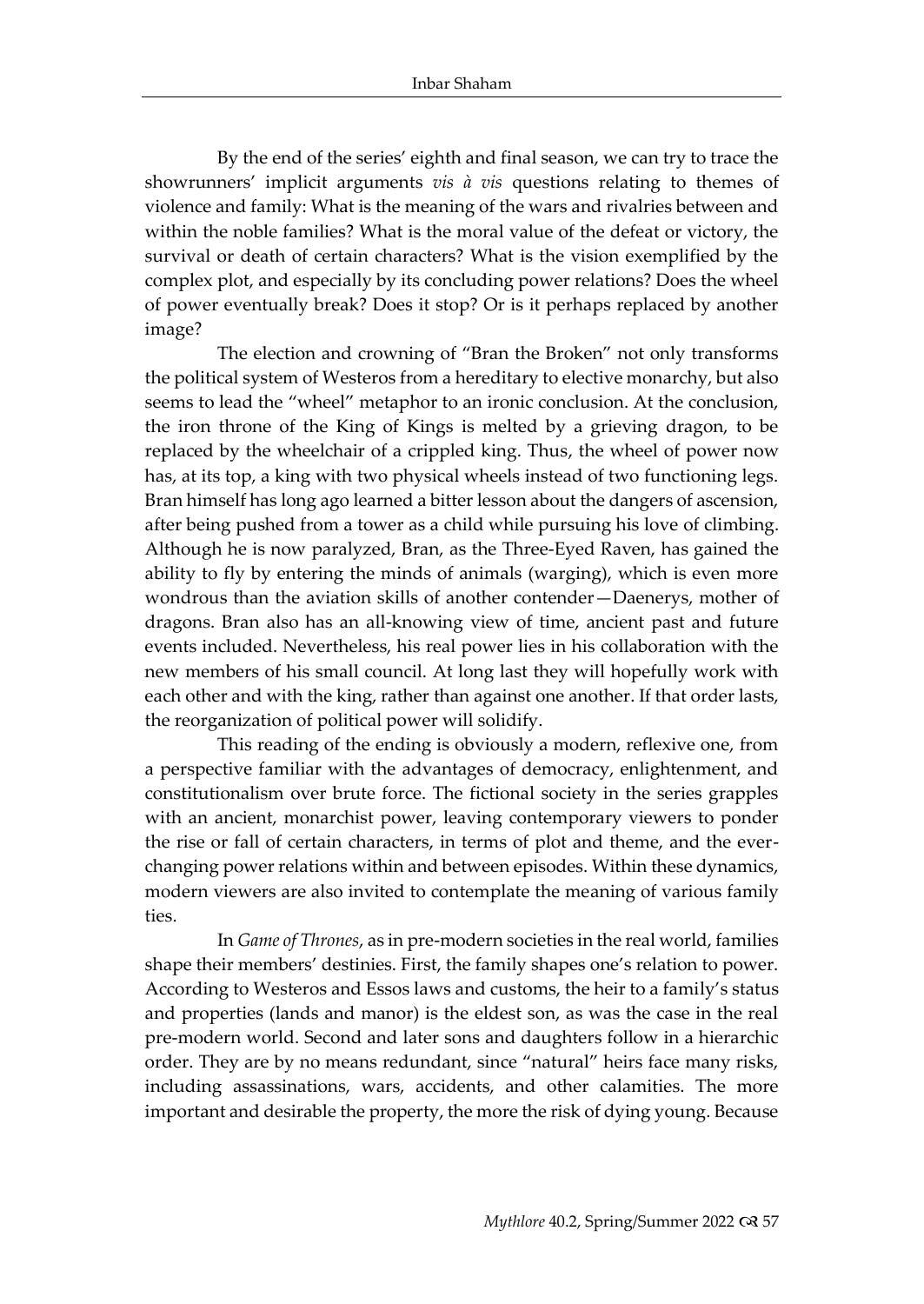of the short life span of inheritors in the series, their siblings are inevitably promoted to function as heirs.

When heirs perish with no successors, or when their children are too young to hold an actual position of power, or when an heir's legitimacy is questioned, the issue of lineage may deteriorate to a dispute among several contenders.<sup>3</sup> Disputes regarding the most important role—the king of the seven kingdoms—might start bloody and lengthy wars. Thus, the complicated hierarchy in the right to rule results in a fragile political structure, one that tends to be dismantled and reorganized too often.

This is how the war of the five kings starts, after the death of King Robert Baratheon in a hunting accident (caused, in part, by his estranged wife, the queen consort Cersei Lannister, who has preferred to elevate her own children above her husband). After Robert's demise, his eldest son, Joffrey Baratheon, should have been his rightful successor. However, rumors of him being a bastard—born of an incestuous relationship between Cersei and her twin, Jaime Lannister—prompt Robert's brothers to claim the throne. Robert's brother, Stannis Baratheon, must fight his younger brother, Renly, who claims he should rule based on his personality and political and military prowess, rather than random order of birth.<sup>4</sup> Intricate bonds, self-interests, and various revenge plots add at least two other kings to the ensuing civil war.

Thus, various factors complicate what should be a simple and undisputed order of ascendance to the throne. A ruler must be the eldest son of a former ruler, or the one overthrowing a former ruler, usually by force. That is the case of Robert Baratheon, who, in rebelling against Aerys Targaryen, takes his role, and starts his own dynasty.<sup>5</sup> Or so he thinks. In reality, his three namesakes are the illegitimate children of another man.

As various factors justify the thirst for power for many characters, it is useful to outline a hierarchical scale of legitimacy of challengers and their claims. Four groups of characters set their goals high and it seems that two major factors, their status in the family and order of birth, determine their place in the order of legitimacy:

<sup>&</sup>lt;sup>3</sup> See Dan Selcka's discussion about the similarity in the laws of inheritance in Westeros and in medieval European society.

<sup>4</sup> House Baratheon's family tree is described in detail on Game of Thrones Wiki. A thread in Quora offers explanations as to why Renly Baratheon was convinced he had the right to succeed his brother, King Robert, although he was a third son, and younger than Stannis Baratheon.

<sup>5</sup> See "Robert's Rebellion" on Game of Thrones Wiki for details of the causes and aftermath of Robert Baratheon's rebellion against the Mad King, Aerys Targaryen II.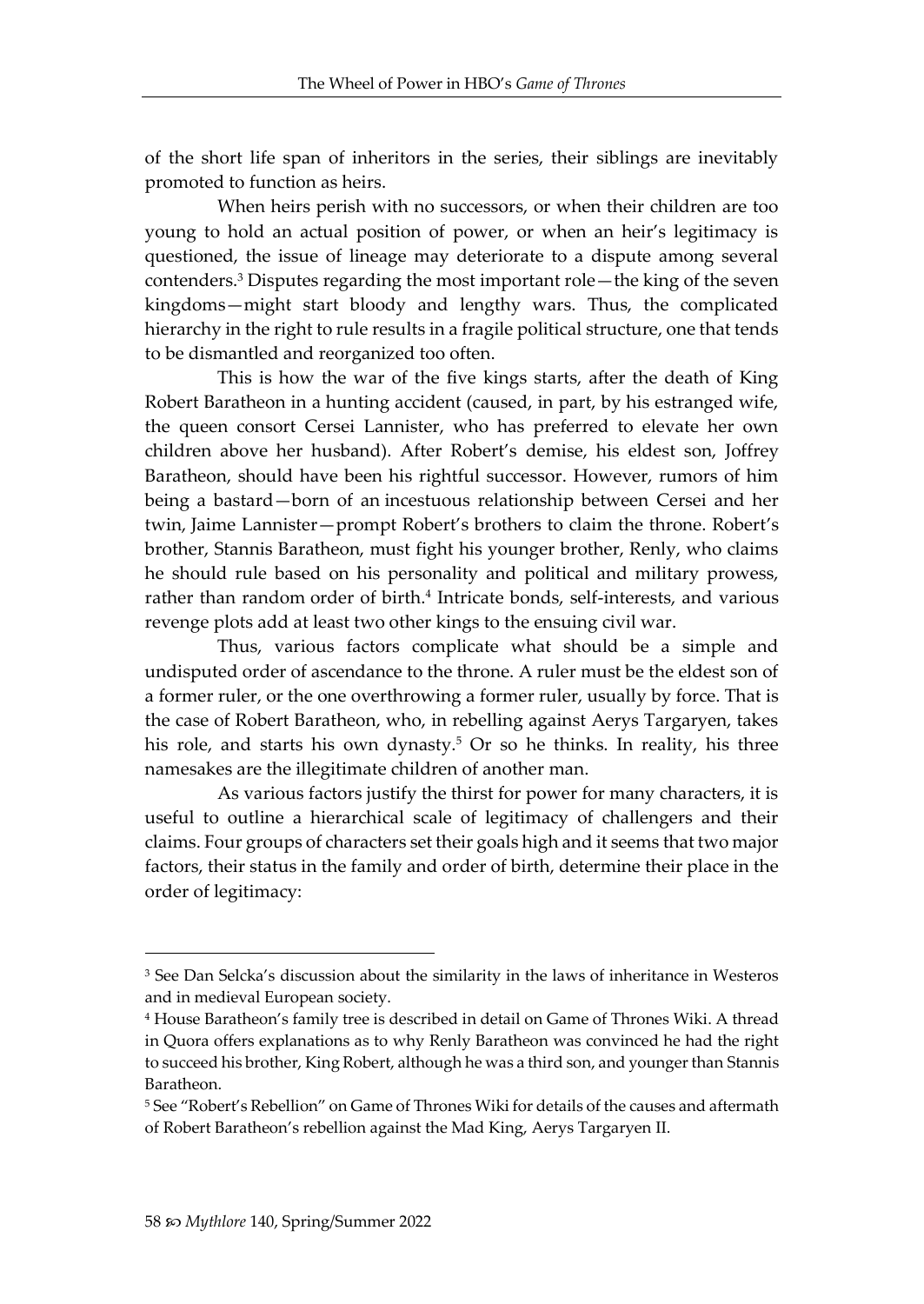|                | Challengers claiming the<br>throne                   | Belonging to a<br>noble family                      | Place in<br>order of birth    |
|----------------|------------------------------------------------------|-----------------------------------------------------|-------------------------------|
| 1              | Firstborns                                           | yes-biologically<br>and legally                     | First                         |
| $\overline{2}$ | second sons, daughters,<br>ailing children           | yes-biologically<br>and legally                     | may advance<br>to being first |
| 3              | wives, husbands,<br>daughters in law,<br>sons in law | no blood relation,<br>legally — through<br>marriage | Based on<br>their spouses     |
| $\overline{4}$ | illegitimate children                                | $biologically -$<br>partially, no legal<br>standing | are not<br>counted            |

**I. A LEGITIMACY SCALE OF CHALLENGERS CLAIMING THE THRONE, ACCORDING TO FAMILY STATUS AND ORDER OF BIRTH**

The cells in the above table are not all mutually exclusive. In addition, as previously mentioned, the positions of the characters are not fixed. For instance, Robb Stark and Joffrey Baratheon are both firstborns and rightful heirs; however they die shortly after becoming kings, so their siblings move up the hierarchy of legitimacy. Loras Tyrell and Edmure Tully are not firstborns, yet each is heir to his house rather than the older sisters. Robin Arryn is unwell, both physically and emotionally, yet he is an only child and therefore becomes Lord of the Eyrie, Head of House Arryn, Warden of the East, and Defender of the Vale. Luckily, Robin's health improves as he gets older. Daenerys's mental health deteriorates, and consequently her legitimacy as ruler is questioned and then nullified. Bran's infirmity can never improve, yet he ascends the throne.

Several interesting conclusions emerge from this hierarchy. The first concerns gender. Despite the evident male chauvinism of the series' fictional world, women (as was customary in pre-modern Europe), may succeed their father's or even their husband's rule when no legal male heir exits. For instance, Daenerys Targaryen becomes (among many other roles) Queen of the Andals and the First Men after the death of her brother. Cersei Lannister becomes Queen Consort when she marries Robert Baratheon, then Queen Regent when her boys, Joffrey and Tommen, inherit the throne in succession. After the death of her sons, she becomes the queen of the seven kingdoms of Westeros. Yara Greyjoy becomes Queen of the Iron Islands once she forms an alliance with Daenerys Targaryen, before her opponent (her uncle Euron), does the same, and after her younger brother, Theon Greyjoy, endorses her election. At the very end of the series, Sansa Stark becomes Queen of the North, for she has defended the relative autonomy of the North from the capitol—where her younger brother,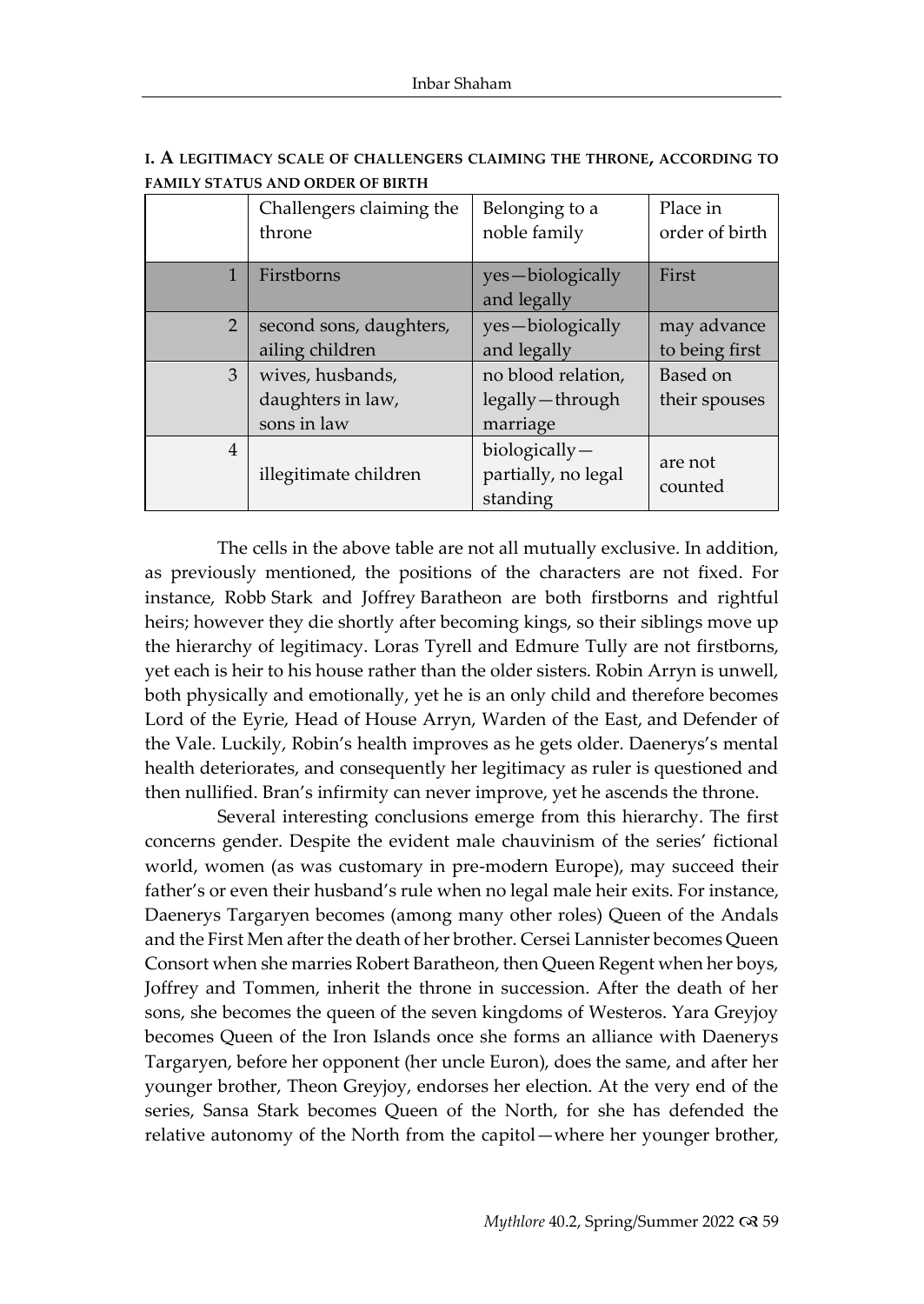Bran Stark, will rule from now on. The deaths of their eldest and youngest brothers have deprived the North of a king. Sansa's younger sister, who has also survived, is not interested in a governmental role. Thus, by default, or by clever political maneuvers, women also can become rulers in their own right.

Another conclusion concerns a less formal, but no less important, factor in the division of power: the personality and character traits of the candidates. As in real life, the potential heirs in the fictional world of *Game of Thrones* differ from one another in their levels of charisma, management skill, political instinct, and desire for power. For instance, Robert Baratheon is not much of a manager, being a warrior rather than a politician. His counselors make up for his ineptitude as an administrator. Jon Arryn, Tywin Lannister, Petyr Baelish (Littlefinger), Varys, and Ned Stark manage the daily state affairs and consequently, gain power. To his ambitious father's chagrin, Jaime Lannister, like Robert, has no passion for civil leadership, and neither does Jon Snow, who reluctantly accepts the crown in the north at some point. Aemon Targaryen also belongs to this group, choosing to become a maester and stay in the secluded Castle Black, far away from any real power. Though he is offered the throne once his elder brother has died, he passes it on to his younger brother, who becomes King Aegon V.

Furthermore, a ruler may lose his authority if his traits or deeds jeopardize the seven kingdoms or the bonds maintaining the fragile peace among the noble families. For example, when madness overcomes King Aerys Targaryen, and later his daughter Daenerys, they are both killed by alliesturned-traitors. King-slayer Jaime Lannister and Queen-slayer Jon Snow get rid of these unworthy rulers for the greater good.

In Westeros society, the illegitimate are at the bottom of the ladder of acceptability, and they fare badly, whether they are born of love outside marriage, or from connections with ignoble women. These bastards are not given their father's name but go by a generic surname, according to the region of their birth. They do not inherit land and they seldom marry legitimate offspring of noble families. The bastards in George R.R. Martin's world have a variety of personality traits and differing social status. Some are evil, as in Shakespeare's oeuvre (Meservey 56-58). The great villains of the series—King Joffrey and Ramsay Snow—are both illegitimate, and are psychotic and sadistic. Others—Gendry, Myrcella, and Tommen—are good. Jon Snow is considered a bastard even though he is a legitimate son (and an heir to the throne). Joffrey, on the other hand, is presumed to be a legitimate son, while he is, in fact, his uncle's bastard. Two characters are officially freed from bastardy: Ramsay, by King Tommen, and Gendry by Queen Daenerys.

The shift from bastardy to legitimacy is by no means bidirectional, but some parents disavow their legal children emotionally. For instance, Tywin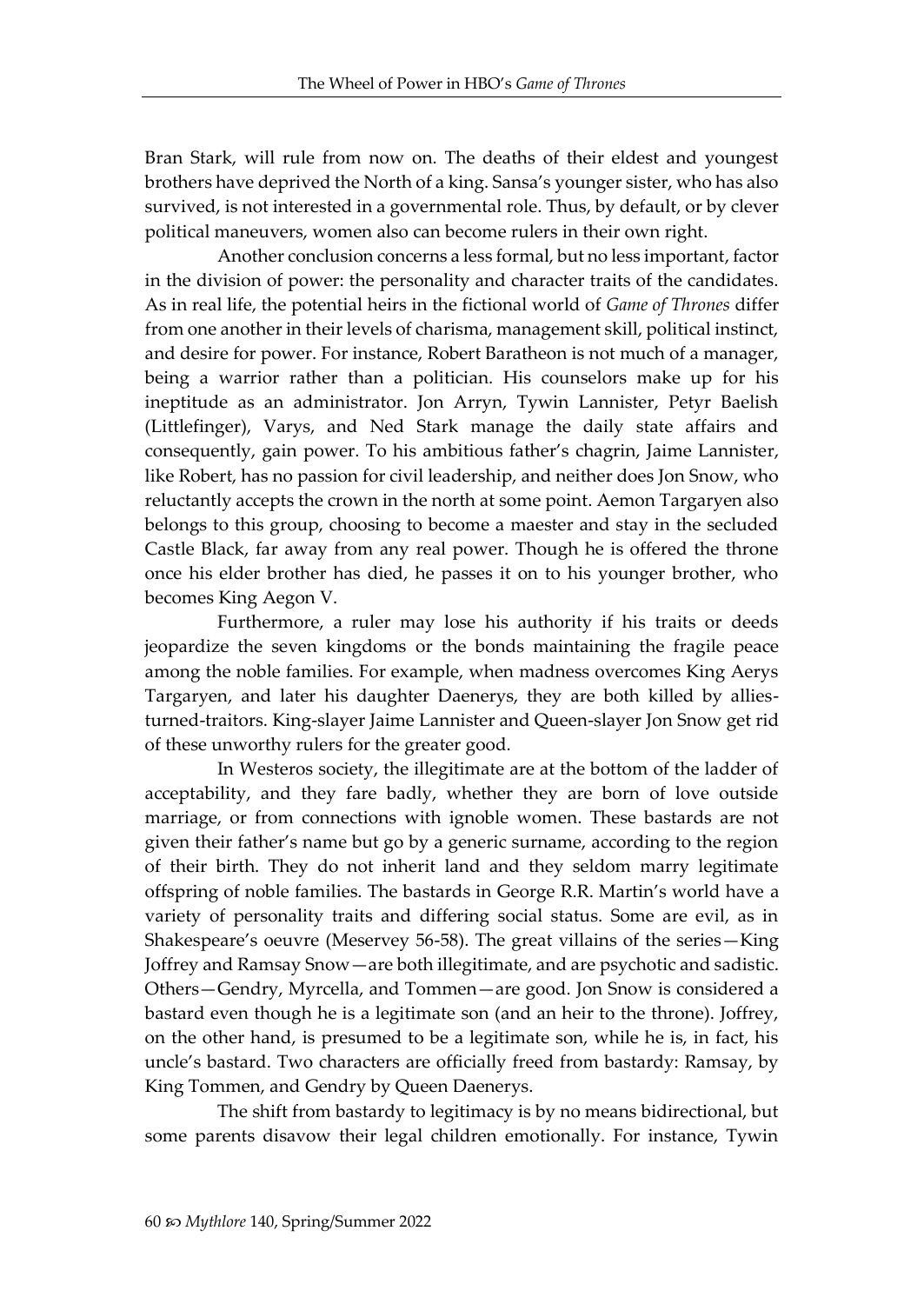Lannister believes, or hopes, that his dwarf son, Tyrion, is illegitimate, and he says so to his face. He is not able to verify it with his wife, who has died while giving birth to the very son whose legitimacy he questions. Another example is Randyll Tarly, Sam's father, who despises his son for preferring to read books than to fight. He sends him off to the Night Watch, away from his land and lineage, as if he were an illegitimate son.

The rapid modifications in family structures and the division of roles depicted in the series ensure that the suspense-generating questions—who is going to win the throne and be able to keep it—will have ever-changing answers. The storyline develops according to the moves of the "players" in the political arena, unfolding one episode after the next, much like a chess game played by numerous opponents, or like a wheel with spokes moving continuously around and around. For instance, Petyr Baelish, the master of coin under both King Robert and his son Joffrey, is not satisfied with his unofficial power in the capitol, and marries Lysa Arryn from the Vale, after she murders her husband Jon Arryn. Once in the Vale, Baelish murders his new wife and becomes guardian of Lysa's sickly son, Robin. Further political scheming ends in Baelish's death, just before his desire for power in the North is also fulfilled via another calculated marriage.

Climbing the social ladder through marital alliance is a fairly common tactic in Westeros. For instance, the marriages of Margaery Tyrell, who longs to be the queen, are meant to provide her with upward mobility. She marries Renly Baratheon, and when he is murdered, she marries Joffrey Baratheon. When he too is killed, she marries his younger brother, Tommen. She has little time as Queen Consort, for her mother-in-law, Cersei, kills her, along with hundreds of the city's elite, by exploding the Great Sept of Baelor. Ramsay Snow, the bastard son of Roose Bolton, tries the same tactic, despite his very low social standing as an illegitimate offspring. He marries Sansa Stark to gain her family's power. When his father fulfils his wish and accepts him as a legitimate son, Ramsay kills him, his baby half-brother, and the mother of his half-brother, in order to become Warden of the North and Lord of Winterfell, the ancestral castle of House Stark. Ramsay is defeated and killed in the Battle of the Bastards. His actions lead to the desolation of House Bolton and his own death. Viserys Targaryen, who has attempted to gain power by marrying off his sister to Khal Drogo, also meets an untimely death. Another major villain is Euron Greyjoy, who attempts to better his political status through calculated murders and marriage. He murders his brother, Balon, in order to become king of the Iron Islands. Later on, he proposes to Queen Cersei, promising her the support of his fleet in her war against Queen Daenerys. He too, never accomplishes his goal since he is killed in a duel with Jaime, Cersei's brother and lover.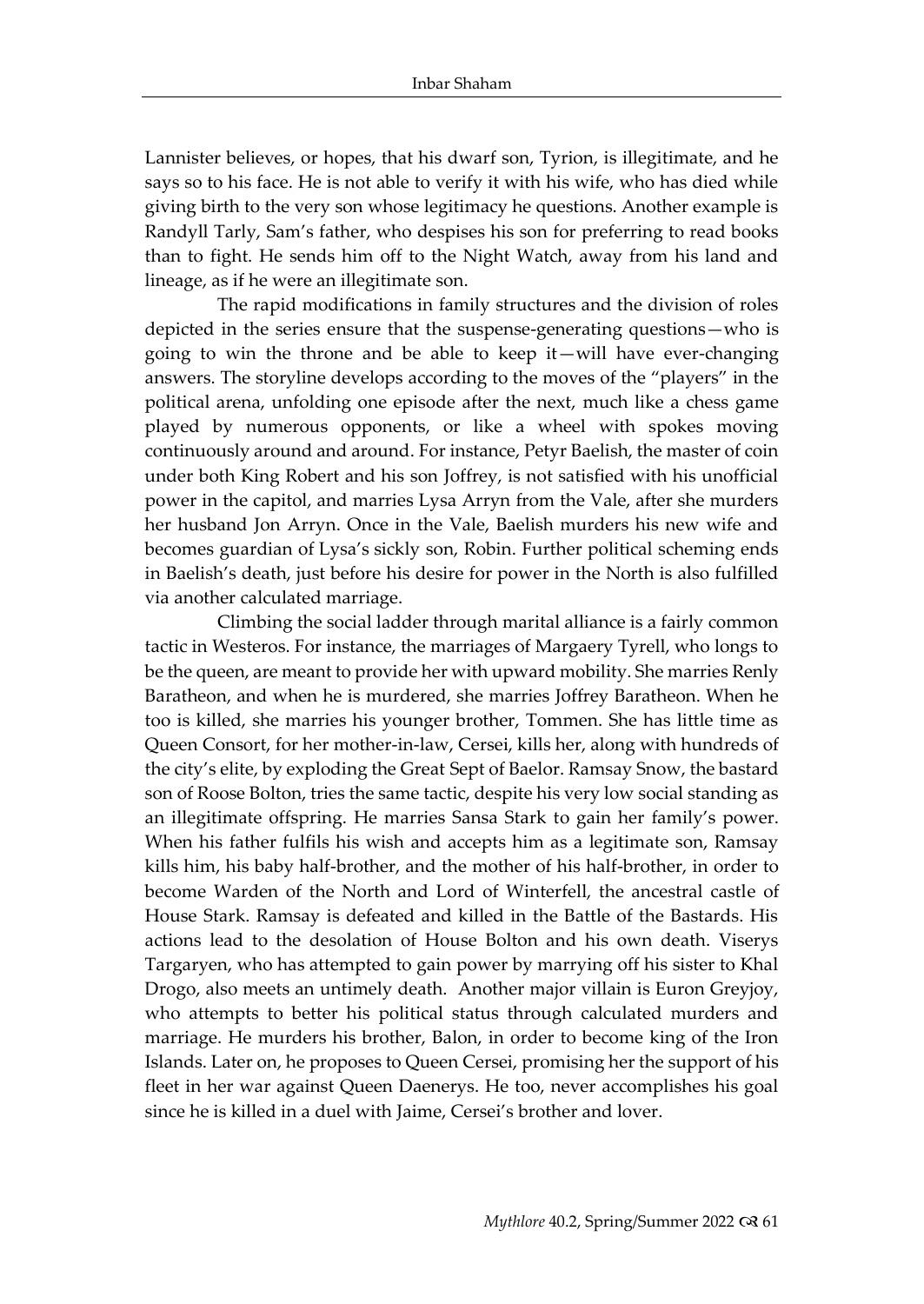These ambitious characters and their use of marriage as a political tool accentuate the built-in tension existing in every family, including those of the series' modern viewers. The Family is the central institution for the creation and maintenance of intimate relations, and for a sense of identity and belonging, yet it must admit strangers in order to endure. Strangers enter families while harboring ties and previous loyalties to other families. For instance, according to the rules of Westeros society, married women move from their family to that of their husbands; however, their children have ties to both families. The tension between closeness and estrangement, security and suspicion, and alliance and hostility complicates every relationship. Incest, which some of the characters engage in, presents a possible bypass for conflicting familial obligations, but it naturally creates other problems, such as insanity and bastardy.

In addition to using marriage and political murder as a means of social mobility, the series depicts other methods of altering relationships and dividing power and roles. These methods involve several variations of adoption or kidnapping. Some children are raised by families other than the ones they were born into, and are veritable hostages, as also happened in the real pre-modern world. For instance, Theon Greyjoy, the third son of Balon, Lord of the Iron Islands, is taken hostage following the death of his two older brothers during the failed rebellion of Balon against Ned Stark. Theon is taken hostage by the Stark family and grows up as an equal alongside Ned's children. Later, Theon's conflicting loyalties to his family in the Iron Islands and to the family who raised him cause him confusion, an identity crisis, and lead to treachery. He dies sacrificing himself for his adoptive family, and thus identifies with them at last. On the other hand, adult warriors who are captured during battles (for example, Jaime Lannister), naturally do not go through a reshaping of beliefs and loyalties, despite their distance from their families.

Like Theon, Arya Stark is taken hostage; captured by Sandor Clegane, a.k.a. "The Hound." First, she hates him, although he treats her well. Gradually, she adapts, and the trust they share along their journey makes them partners, or perhaps father and daughter, rather than captor and captive. Brienne of Tarth tries to bring Arya back to her family, as she has promised Catelyn (Arya's mother) that she will do. Arya runs away from both Sandor and Brienne, and decides to belong only to herself (a decision she sticks with until the end of the series). The fierce fight between Sandor and Brienne looks like an ugly custody battle between divorced parents, even though Arya is not the biological child of either. The extended fight between these two superb warriors, who both have good intentions toward Arya, bears symbolic meanings easily relatable to our modern world about the deep feelings parents have towards their adopted children, over and above genetics. Even though there is no legitimate, official adoption (at least, not as we know it) in the world depicted in the series, the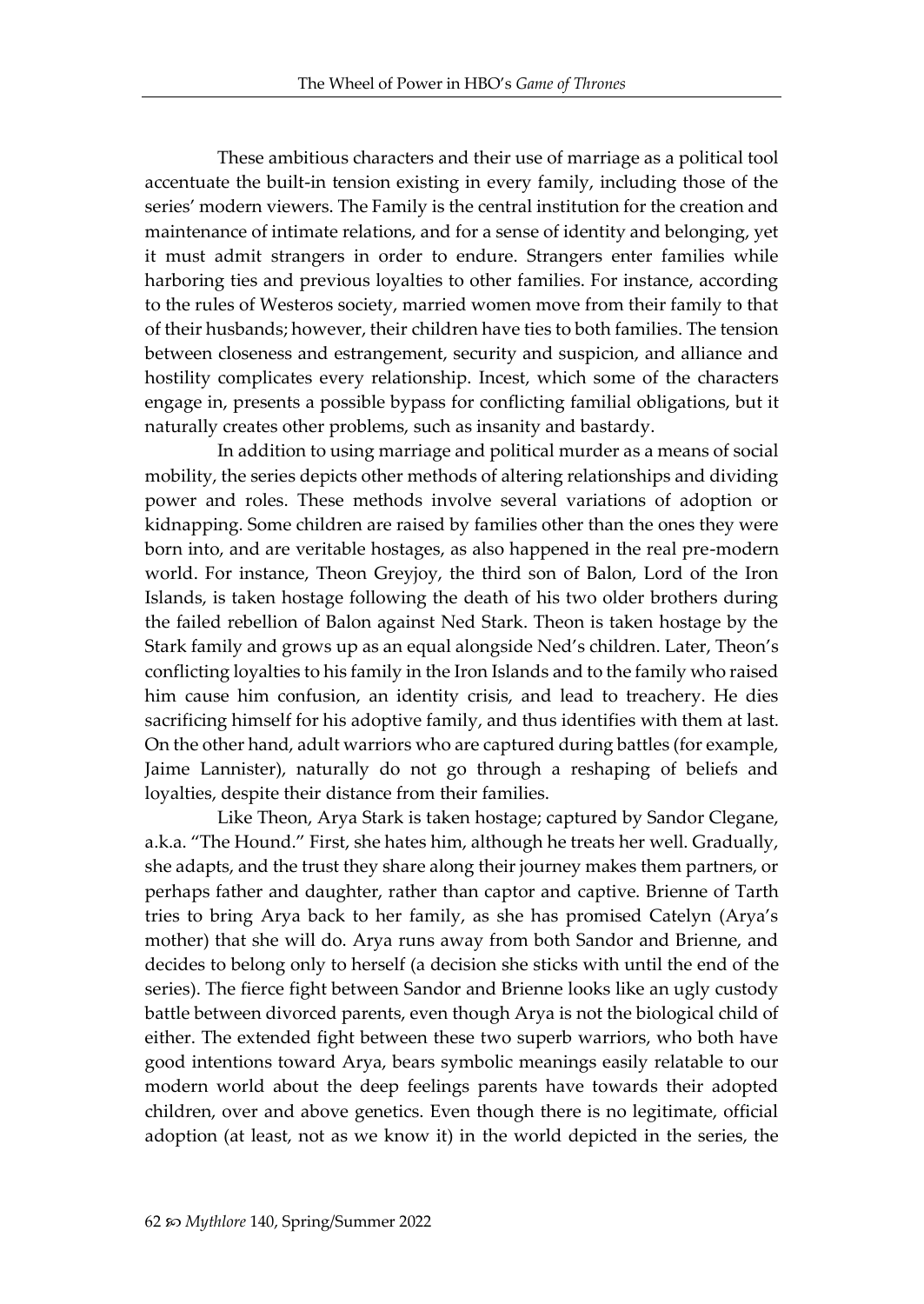fictional characters nevertheless display behaviors similar to those dealing with the realities of modern-day adoption and its consequences. Characters struggle with issues such as unconventional families, intimacy among strangers, and identity confusion. One of the main attractions of the series is the similarity between its world, which roughly corresponds to medieval/early modern Europe, and the early twenty-first century world of the viewers. Despite obvious differences and antiquated elements such as widespread illiteracy, primitive medicine, and primitive means of communication, the series addresses timeless issues such as families and politics.

Interestingly, the process of adoption is beautifully represented in the very first episode, in which six Stark children adopt six orphaned direwolf cubs. Their father tells them that each will bear complete responsibility for one cub: "You will train them yourselves. You will feed them yourselves. And if they die, you will bury them yourselves" ("Winter is Coming").

On the other hand, the series also depicts gruesome adoptions; for instance, the process by which Craster's male babies are handed to the white walkers and become zombies.

In light of the dynamic aspect of the relationships among characters, families, and other social groups, $6$  the question remains as to why the showrunners decided to end the series with the crowning of Bran the Broken, the paraplegic fourth child of Ned and Catelyn Stark, ruler of the six kingdoms.

The series ends with hope for a longer period of peace under the rule of King Bran I. This expectation is based on a novel change in the system of government that ensures that the king is now chosen by a council made up of representatives of the most important noble families surviving the last wars. Bran is also the first to rise to power without his family name. The separation from his family, the Starks, should guarantee his equal obligation to all residents of the six kingdoms. The fact that he is crippled and probably cannot have

<sup>&</sup>lt;sup>6</sup> Aside from depicting family as the main social institution, the series presents additional social organizations joined by characters, willingly or not. For instance, unwanted men or felons are sent to the Night's Watch, a military order requiring recruits to sever their ties to their families. Intellectuals can join the Order of Maesters in the Citadel. Deserters from various armies can join the Brotherhood without Banners. Northerner Craster delivers his male offspring to the White Walkers, a group of zombies that multiply by infecting their victims with their ghost-like existence. Some religious fanatics enter the Faith Militant, headed by the High Sparrow. Those worshiping the god of light share a religious belief and some of them become its priests and priestesses. The Army of the Unsullied consists of eunuchs. Arya joins a cult of assassins that worship the Many-Faced God. Thus, the power relations in the series are quite complex: influential military, intellectual, religious, and mystical units operate alongside political-familial power centers, much like Europe of the Middle Ages and early modern period.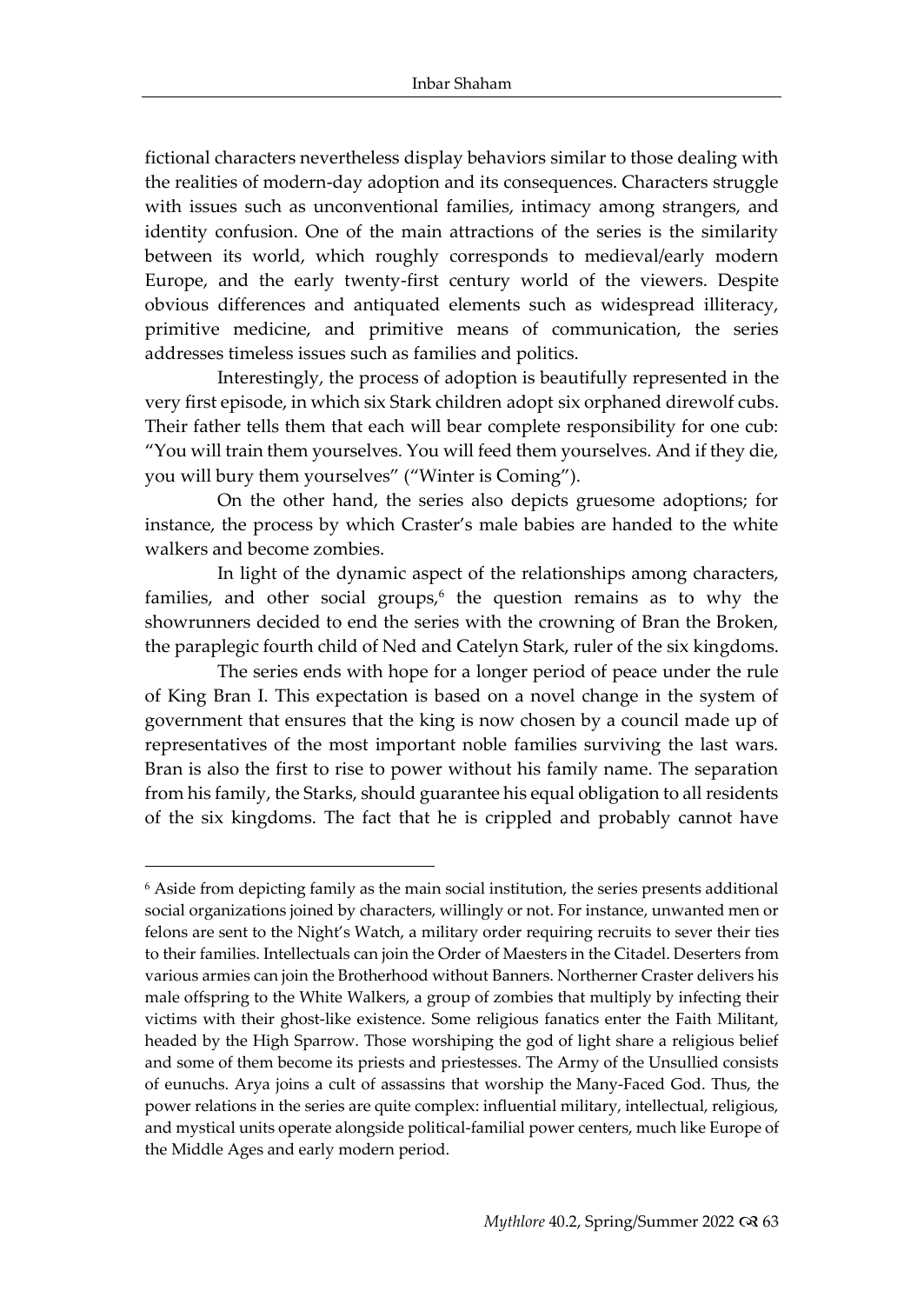children promises, even more than his new name, that his successor will be chosen for his or her merits. Political power, therefore, will not be the sole purview of only one family over many generations. His paraplegia is, therefore, an advantage in the new system which cuts off the king in the capitol from his previous, familial connections. Before Bran, crippled or ill rulers were rare, because of their lack of military capacity, a basic condition of ruling.<sup>7</sup> Bran, however, is not only handicapped, but is also the Three-Eyed Raven, whose superpowers include vision of the past and the future; a huge advantage for any leader.

#### **SEMIOTIC SQUARE ANALYSIS**

Understanding the underlying argument of *Game of Thrones* is difficult, due to its abundance of characters and plot lines. We will therefore use Greimas's semiotic square for analyses requiring a high level of abstraction and generalization. The semiotic square was introduced in the book *Semantique Structurale* by Lithuanian linguist and semiotician*,* A.J Greimas*.* Two years later, he and François Rastier published an article in English titled "The Interaction of Semiotic Constraints," in which he further developed his analysis (Corso 73). The semiotic square is a graphic representation of the deep structure of a sign system. It is a tool to analyze contrary and contradictory relationships among signs in a system of meaning (Greimas and Rastier 87-88).

The smallest unit of meaning is the seme. The seme  $S_1$  is the positive term, located at the top left corner of the square. This stands in contrast to the negative seme S2, which is located horizontally at the top right corner of the square. The term at the bottom left of the square,  $-S<sub>2</sub>$ , is the negation of the negative and is contradictory to S<sub>2</sub> (a diagonal line is stretched between these two corners). The same diagonal relation of contradiction exists between S1 and ~S1, the negation of the positive. The vertical lines denote relations of implication, thus the left side of the square includes positive terms (the positive and the negation of the negative) and the right side of the square consists of negative terms (the negative and the negation of the positive).

<sup>7</sup> At least one ruler is depicted as being dependent on a wheelchair in Westeros. Like healthy rulers, Prince Doran Martell of Dorne is ultimately assassinated, even though he is heavily guarded. Prince Doran is one of many characters with disabilities depicted in the series, all adding realism to the presentation of a pre-modern era, and its typical primitive medicine. They include Tyrion Lannister (a dwarf), Bran Stark (a paraplegic), Varys, Theon Greyjoy, and the unsullied (eunuchs), Jaime Lannister (an amputee), Jorah Mormont and Shireen Baratheon (both have greyscale, a disease similar to leprosy), Hodor (a simpleton), Aerys Targaryen and his daughter Daenerys (mental illness), Sandor Clegane (PTSD), Arya Stark (temporary blindness), Aemon Targaryen (blindness due to old age).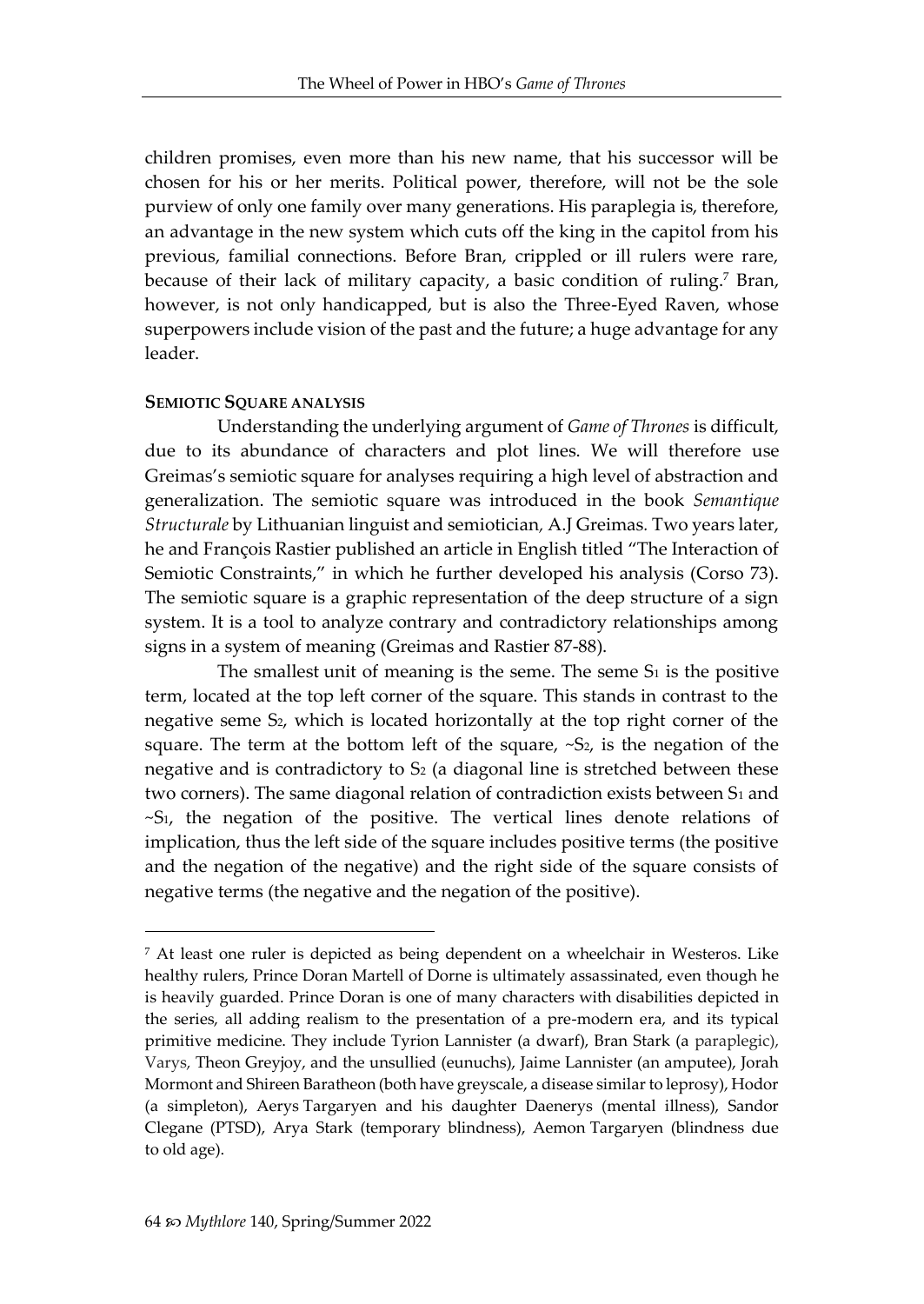



Here are two examples of studies in popular culture which use the semiotic square in order to clarify the relations among terms:

Louis Hebert (41-48) shows how the basic binary, Life =  $S_1$  and Death = S<sub>2</sub> can be refined into four terms. The negation of the negative,  $\sim$  S<sub>2</sub>, that is, the undead, consists of zombies, vampires, and ghosts. The negation of the positive, *~*S1, the unliving, consists of angels.

**III.** *KAVANAUGH'S* **USE OF THE SEMIOTIC SQUARE IN HIS ANALYSIS OF ALIEN (SCOTT, 1979)**



In a semiotic analysis of Ridley Scott's Sci-Fi Thriller *Alien* (1979), James Kavanaugh (98) defined the positive term in the film as "human." It is represented by Ripley, who stands alone in her fight against the "anti-human" that is, the alien. Diagonal to Ripley is the android Ash, who is "not-human," and diagonal to the alien we find Jones the cat, which is "not anti-human." Thus, Ripley and the cat, the only survivors of spaceship Nostromo, are situated at the left, positive side of the square, while the two major threats to the crew and to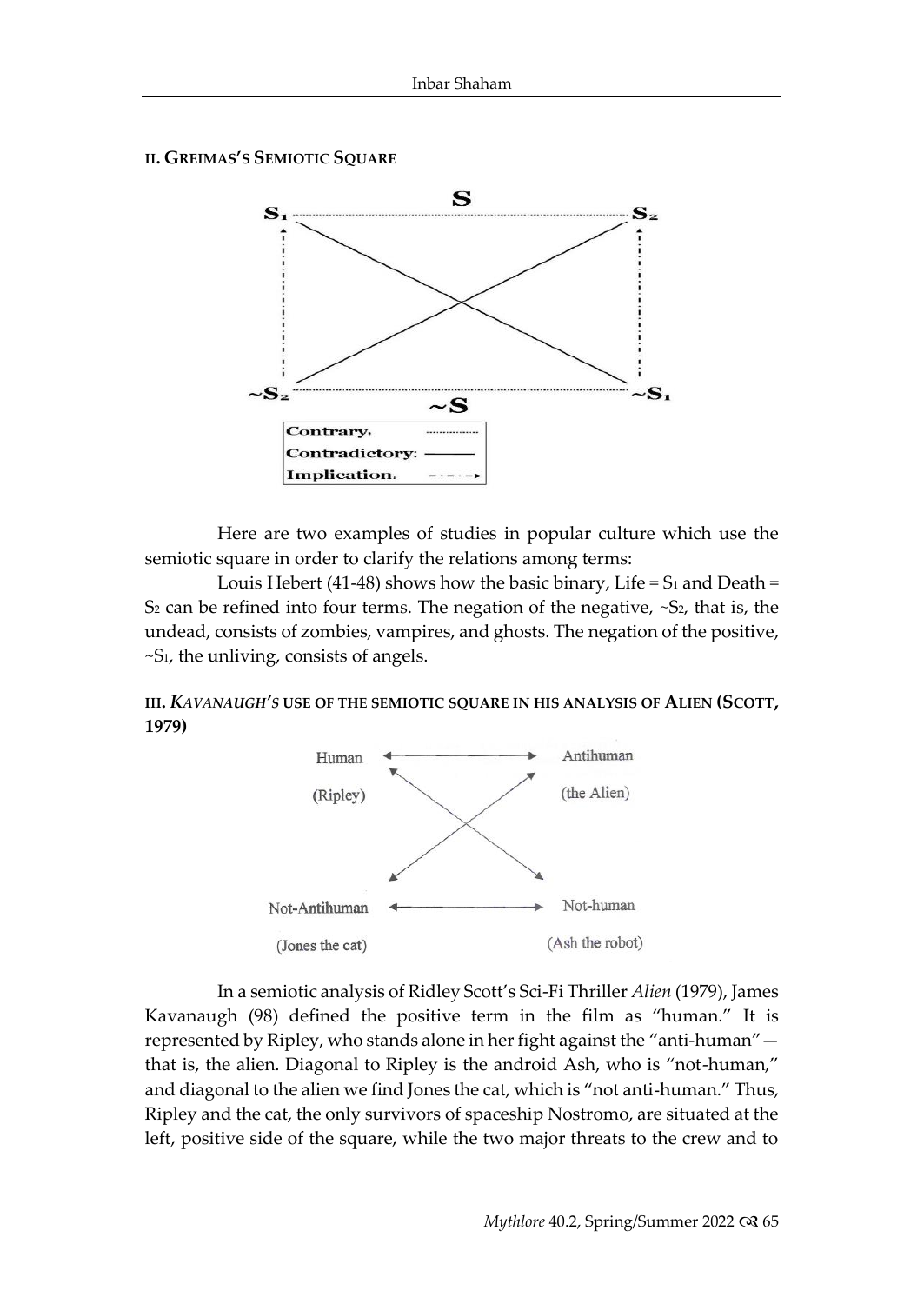humanity in general, the alien and the humanoid Ash, the company "man," are positioned as antagonists.

Interestingly, the semiotic square can be seen in the title sequence of *Game of Thrones*. The title logo depicts four families of the Westeros elite—those with the most screen time—occupying the four corners of the  $logo$ .<sup>8</sup> The  $logo$ appears at the end of the title sequence. A sun-like astrolabe's rotation ends with a horizontal band crossing a circle. Four animals are located at the edge of the circle, making it look squarish in shape.

**IV.** *A SCHEMATIC OF THE GAME OF THRONES* **LOGO, APPEARING AT THE END OF EACH EPISODE'S TITLE SEQUENCE**



If we translate this wheel of power, with animals representing the four families' sigils, to Greimas's semiotic square, it will look like Figure V on the next page

Four sigils of the feuding families are placed in the four corners of the square. House Targaryen's dragon is at top left (S1), having a positive value. The lion of House Lannister is opposite, at top right (S<sub>2</sub>), with a negative value. At the bottom left, (the negation of the negative  $\sim S_2$ ), a grey direwolf stands for House Stark. House Baratheon's black stag closes the square at bottom right, as the negation of the positive  $(-S_1)$ . House Baratheon is in power at the beginning of the series—after a long period of *Targaryen* rule (diagonally opposed). At the center of the circle are two horizontal pairs of kissing birds, perhaps a symbol

<sup>8</sup> In interviews, Creative Director Angus Wall, Animator Kirk Shintani and Designer Hameed Shaukat explain why they chose a three-dimensional map and medieval tools and instruments for the title sequence in order to present the various regions of Westeros and Essos. They also describe the three images on the bands encircling the astrolabe—all visually summarizing key events in the history that preceded the beginning of the series. The creative team does not address the design of the series' logo, which is presented at the end of the title sequence (Taylor 14-15).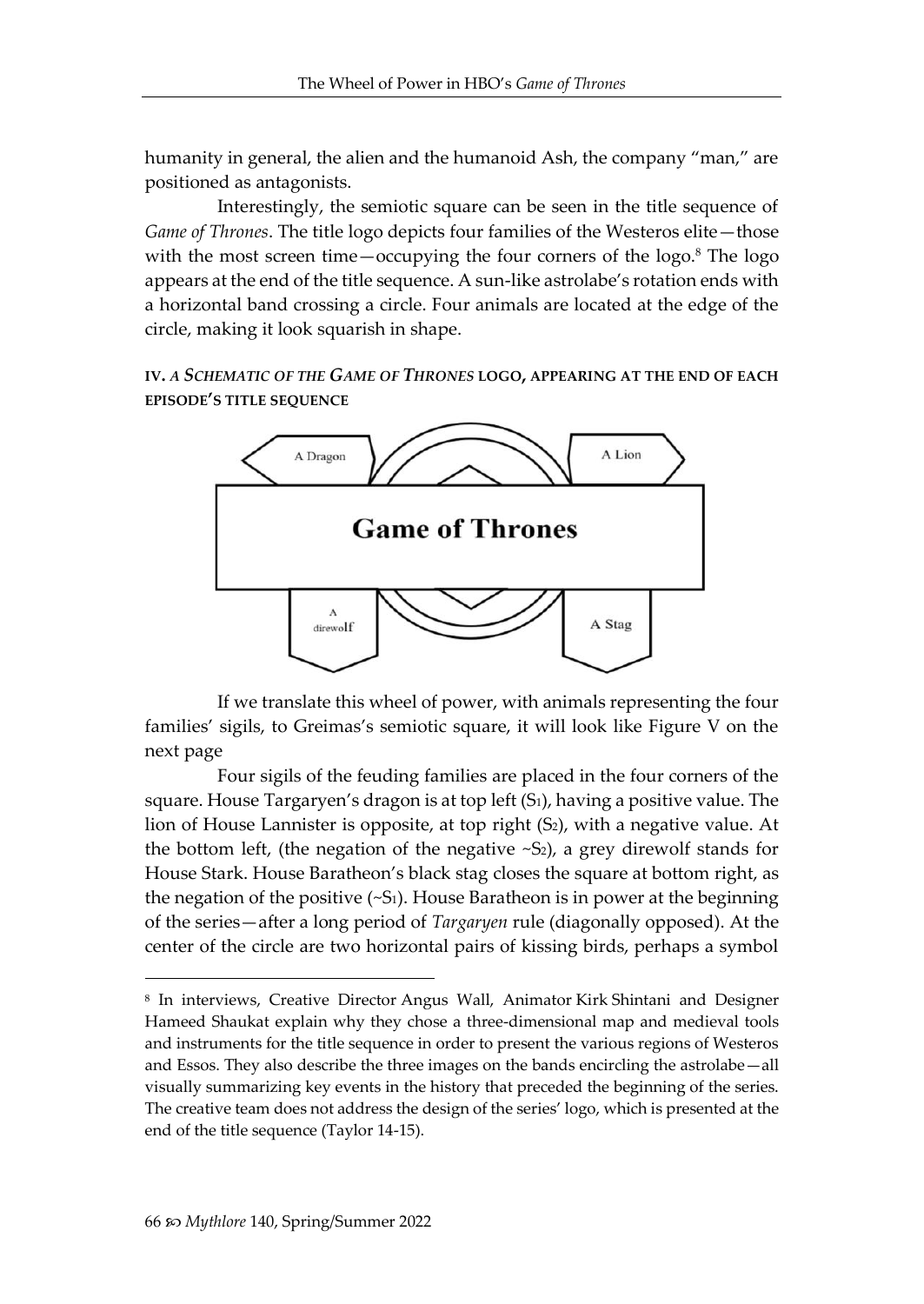of the much-awaited peace. The birds are separated from each other by triangular structures. The sigils are also separated from each other—each animal's head faces a different direction from the others. Graphic detachment here implies that all bonds between the noble families are temporary and fragile. They are all prone to betrayal and therefore the social structure lacks stability.

#### **V.** *FOUR PROMINENT GAME OF THRONES FAMILIES AND* **GREIMAS'S SEMIOTIC SQUARE**



What is the meaning behind the positioning of each house in the semiotic square? Their placement has nothing to do with geography, despite the appearance of the logo after a virtual journey along a map of Westeros and Essos. The noble families reside in areas that do not match their position in the semiotic square. For instance, the Starks live in the North, "above" the capitol city, King's Landing, and north of Casterly Rock, the Lannister's stronghold, yet they are positioned beneath them in the logo. The placement of the four families' sigils can be better understood via the values they hold and the viewers' feelings towards them. Although each family consists of many individuals that are liked or disliked by different viewers, each family has common attributes.

In what sense are the Targaryens worthy of the positive value S1? From a conservative, royalist viewpoint, the fact that they have held the throne for centuries—until Robert Baratheon's rebellion—justifies their rule. The sympathy for the last surviving heiress to this ancient family, Daenerys, both in the fictional world of the series and outside of it, testifies to their rightful claim to the throne.

A conservative viewpoint also explains the negative value attached to House Lannister. First, they breach fundamental rules of the feudal system in which they live. Noble society is based on unions and alliances among equivalent families, yet Cersei's children are her brother's and not her husband's, which, despite their surname, means that biologically, they belong to just one family: Lannister.<sup>9</sup> The Lannisters's wealth, treachery and arrogance

<sup>9</sup> Greimas and Rastier *(*93-98) demonstrate the semiotic square via four types of sexual relations. Like Claude Lévi-Strauss, they present the contrast between nature and culture by the values attached to various sexual relations in French traditional society. The top left of the semiotic square represents matrimonial relations, which are permitted and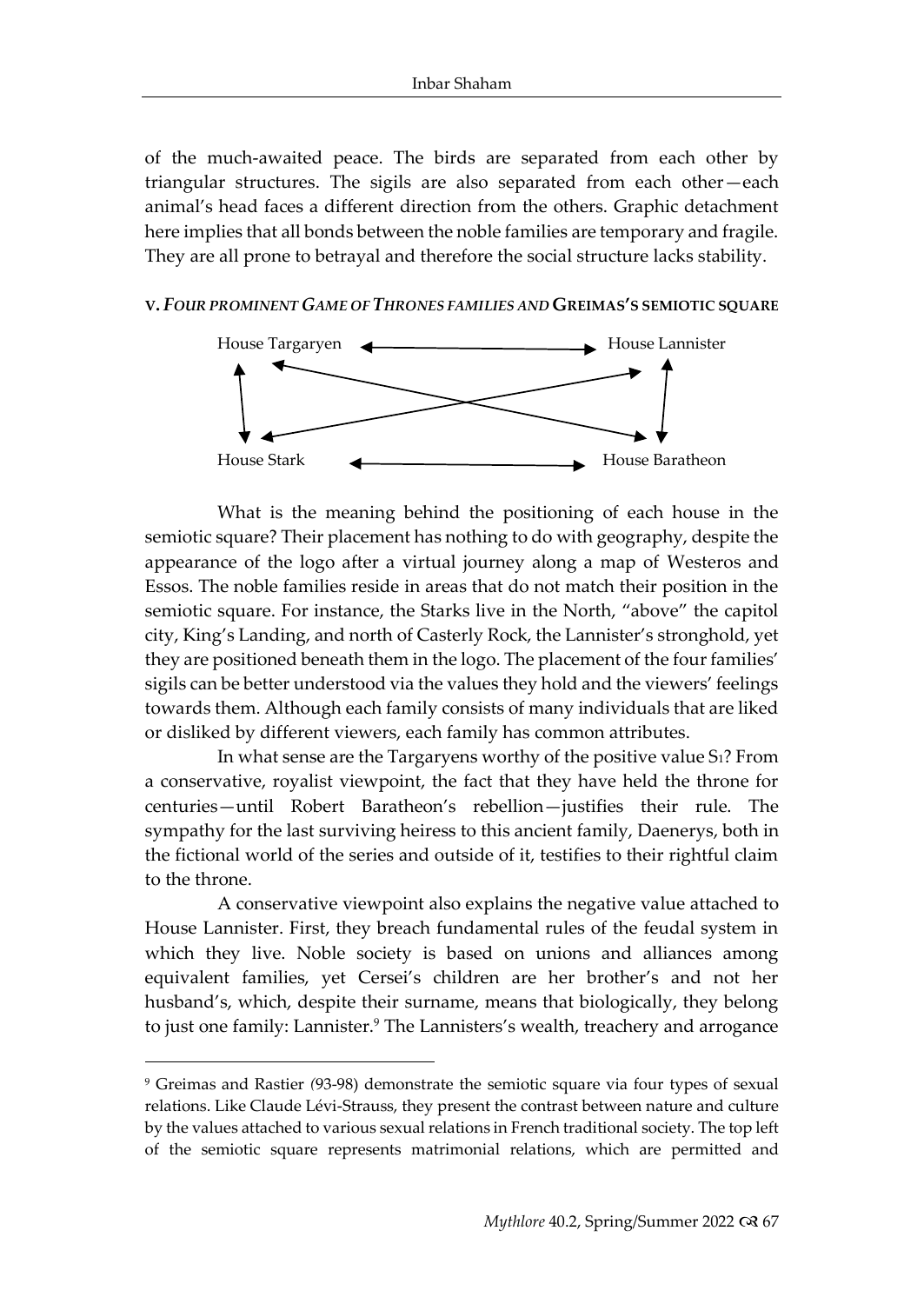(befitting a lion pride) prompt resentment and jealousy toward them, rather than sympathy.

Insanity and incest (two phenomena which appear to be connected) characterize the two houses occupying the top of the square, and are conspicuous in Aerys Targaryen, the Mad King; his daughter Daenerys Targaryen; and Joffrey Baratheon. Due to this biological-mental problem, it seems governance should be handed to the houses at the bottom of the square.

These houses, the Starks and the Baratheon*s,* are allies, since Ned Stark is King Robert's vassal. The Starks, at the negation of the negative (bottom left), are all good natured, loyal, and honorable. In terms of the conventions of adventure genre, they are the most likely to be the sympathetic protagonists; the ones the viewers root for. Their complicated relationship to the positive value the negation of the negative—symbolizes the North's separation from the rest of the realms. They are traditionally uninterested in conquering the capitol and the throne. A nice symmetry exists between Bran Stark's separation from his family (he ascends the throne as King Bran I, without his surname) and his family's separation from the rest of the realms. House Baratheon's position at the negation of the positive corner of the square is symbolically linked to the destructive deeds of this family's members. The three Baratheon brothers fight among themselves for the throne, and the youngest, Renly, is killed by Stannis, the second son. Stannis kills his daughter, Shireen, in a deal he makes with the God of Light—a kingdom for a human sacrifice. The deal fails and Stannis dies soon after. The eldest brother, Robert, also dies with no successors, since the three children bearing his name are not his biological offspring, and anyway, they all die young.

In the end, a member of the only family who has yet to govern ascends to the throne—thus beginning a new phase in Westeros political history. The three other families have a checkered past as sovereigns: the Targaryens are prone to madness, and the Lannisters and Baratheons tend to kill their own family members. The Starks, at least, stick together.

Within each family presented on *Game of Thrones*, it would appear that the various kinds of aspirants can also be grouped into the four corners of a semiotic square.

prescribed  $(S_1)$ ; the top right represents relations which are unacceptable and forbidden, such as homosexuality or incest  $(S_2)$ ; the bottom left is adultery by the man, which is considered non-harmful and therefore not forbidden (~S2); and the bottom right is adultery by the woman, which is not prescribed  $(-S_1)$ . Unfaithfulness of wives is deemed more negative than that of husbands in *Game of Thrones*, much like in traditional French culture.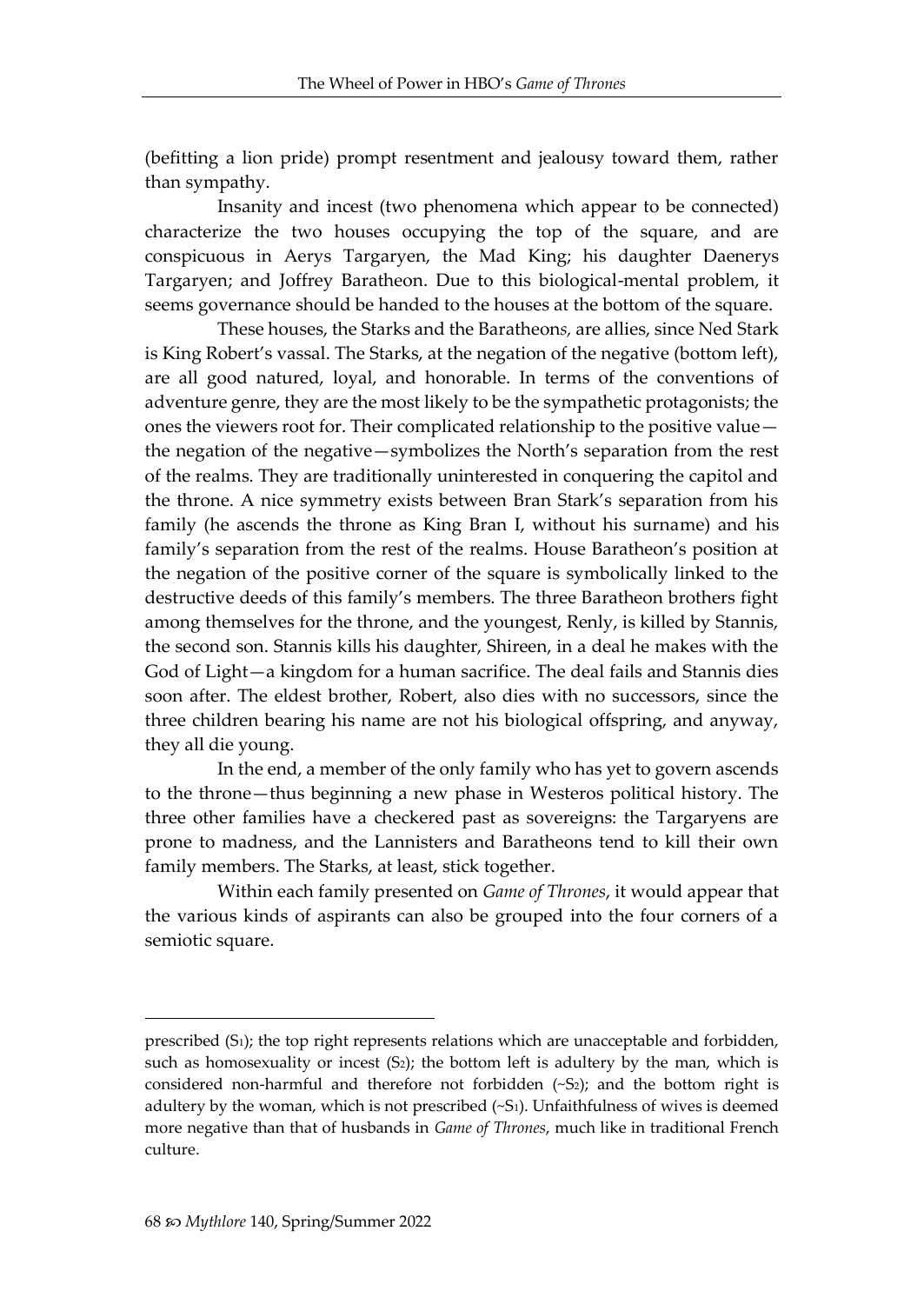

**VI. FOUR TYPES OF CHALLENGERS TO THE THRONE, ACCORDING TO GREIMAS'S SEMIOTIC SQUARE** 

As mentioned above, death, special circumstances, and figures with exceptional characteristics can blur these categorical positions. For instance, we tend to forget that Ned Stark became the head of House Stark only because his older brother, Brandon, was killed. Ned's capabilities legitimize his leadership in the eyes of his bannermen and the viewers, despite being a second son (in the ~*S<sup>2</sup>* corner of the square). Jon Snow is the only bastard in the series to be crowned. Reaching the high position of King in the North is the result of very special circumstances (in addition to an endorsement speech by the charismatic Lady Mormont) for someone occupying the negative S<sub>2</sub>. Even in liberal Dorne, legally-born children outrank their bastard siblings ("Bastardy"). Of course, Jon's unprecedented upward mobility reinforces his status as a favorite main character.

Usually, norms are upheld, and even inept rulers retain their stations on the basis of birthright. For instance, Lysa Arryn is clearly insane, yet she becomes Lady Regent of the Vale after her husband's death and maintains the loyalty of her bannermen. Lysa is a *negation* of the positive in terms of command (or even self-command), but at least her status is temporary, until her son Robin comes of age.

Bran, the chosen king, belongs to the positive, left side of the square, at the bottom—a negation of the negative, rather than a positive at the top. This is because, like his father before him, he is not an eldest son. He is also crippled and a warg—two characteristics that cancel each other out. In any case, his ascendance to the throne is somewhat surprising, since he is not considered to be the most likely of candidates to win the throne, nor is he depicted as hungry for power. His marginal status in the complicated plot up until the end strengthens the feeling that the wheel of power sometimes rolls randomly. On the other hand, Bran admits he knew the outcome of the election in advance, thanks to his recently acquired "knowledge of all times," so, perhaps, the contest was rigged from the very beginning?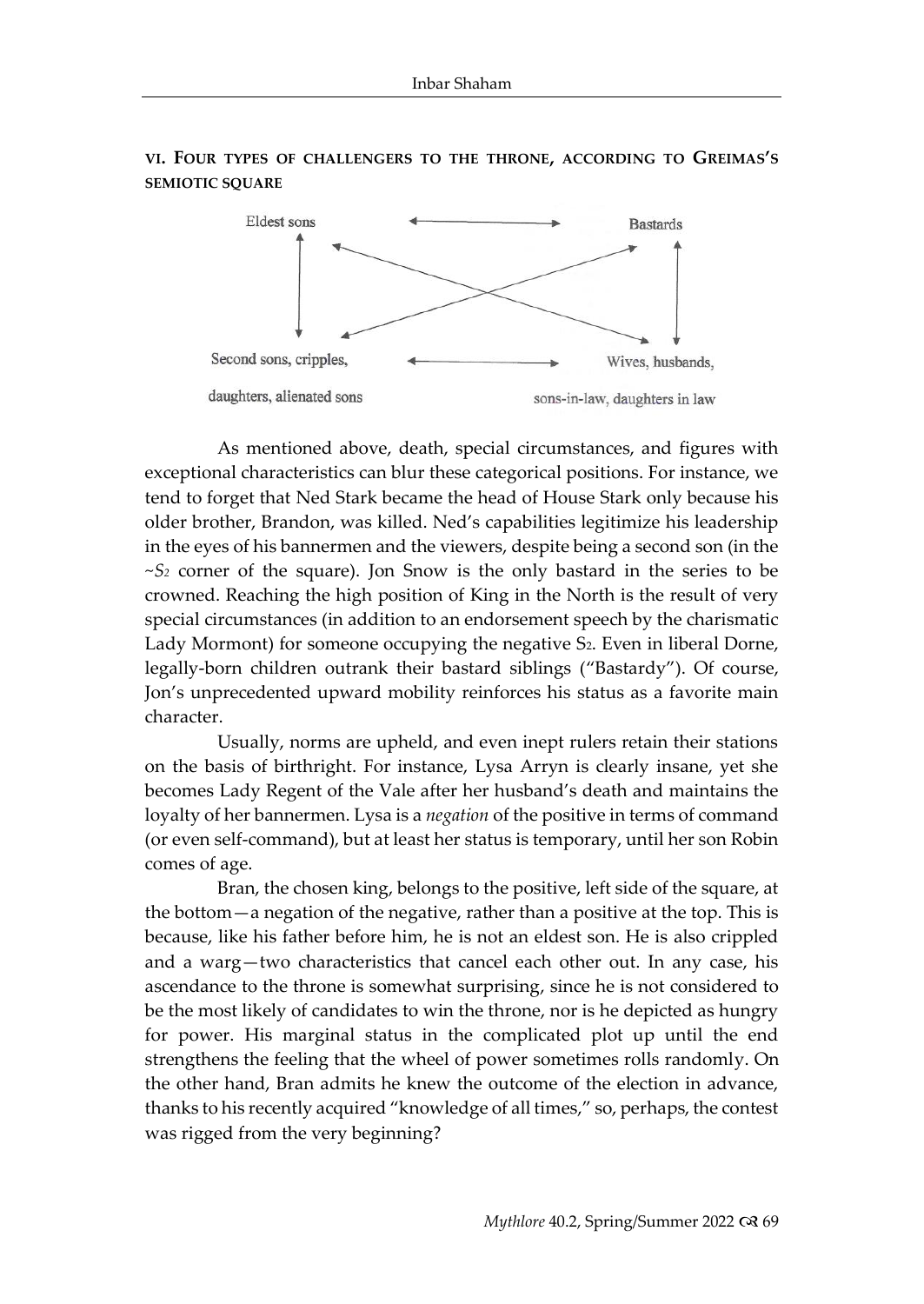Bran's status as a crippled human king, as well as a mystic warg and greenseer, is intriguing.<sup>10</sup> In fantasy fiction, wizards usually prefer to assist human endeavor as mentors or Proppian helpers or dispatchers. They seldom rule over the mundane reality created by the happy ending. Benevolent wizards, such as Merlin, Gandalf of *Lord of the Rings*, or Obi-Wan Kenobi of *Star Wars* demonstrate this convention. Perhaps Bran, as the Three-Eyed Raven, is more like Aslan of *Narnia*, in terms of his function as a governor. Sadly, both the show and the books published thus far provide too little information in order to fully examine these speculations.<sup>11</sup>

As mentioned above, the new division of power between the monarch and the nobility from which he arose is compatible with historical realism (like many other events in the series, it mirrors an actual historical event—the Magna Carta given to the barons by King John in 1215).

Thus, the overall structure of the story maintains an inherent logic, even though it lacks nuanced motivation and an even pace. We can now add an advantageous position in Greimas's semiotic square to the other details which have signalled, from the outset, the primacy of the Starks and of Bran. Bran's coronation stops the wheel of power, for the time being, in an improved and hopeful new state. The tension between central rule and regional, feudal, familial rule has been resolved, at least for now.

<sup>10</sup> For instance, see Sharland's analysis of Bran's ambiguity.

<sup>&</sup>lt;sup>11</sup> The major battle is between the Three-Eyed Raven (summer) and the Night King (winter). The Three-Eyed Raven is a positive force, functioning as Westeros's memory. The Night King is Westeros's most fearsome villain. Created by the Children of the Forest, his mandate was to stop humans who invaded their territory. The Night King and his army became enemies of all other creatures, with a potential to realize the threat that "winter is coming," so humans and fantastic beings combined forces in order to vanquish them. The positive forces triumphed. Whether we can translate this opposition into a semiotic square is yet to be discovered. Major questions about fantastic forces remain open in the TV series that has ended and in the novels which have not yet been completed. For instance, do the Old Gods and the New Gods intervene in the happenings? And what about the influence of other gods, like the God of Light or the Many-Faced God, on the chain of events? A comprehensive analysis of the supernatural aspect of the show should wait for Martin to finish his oeuvre.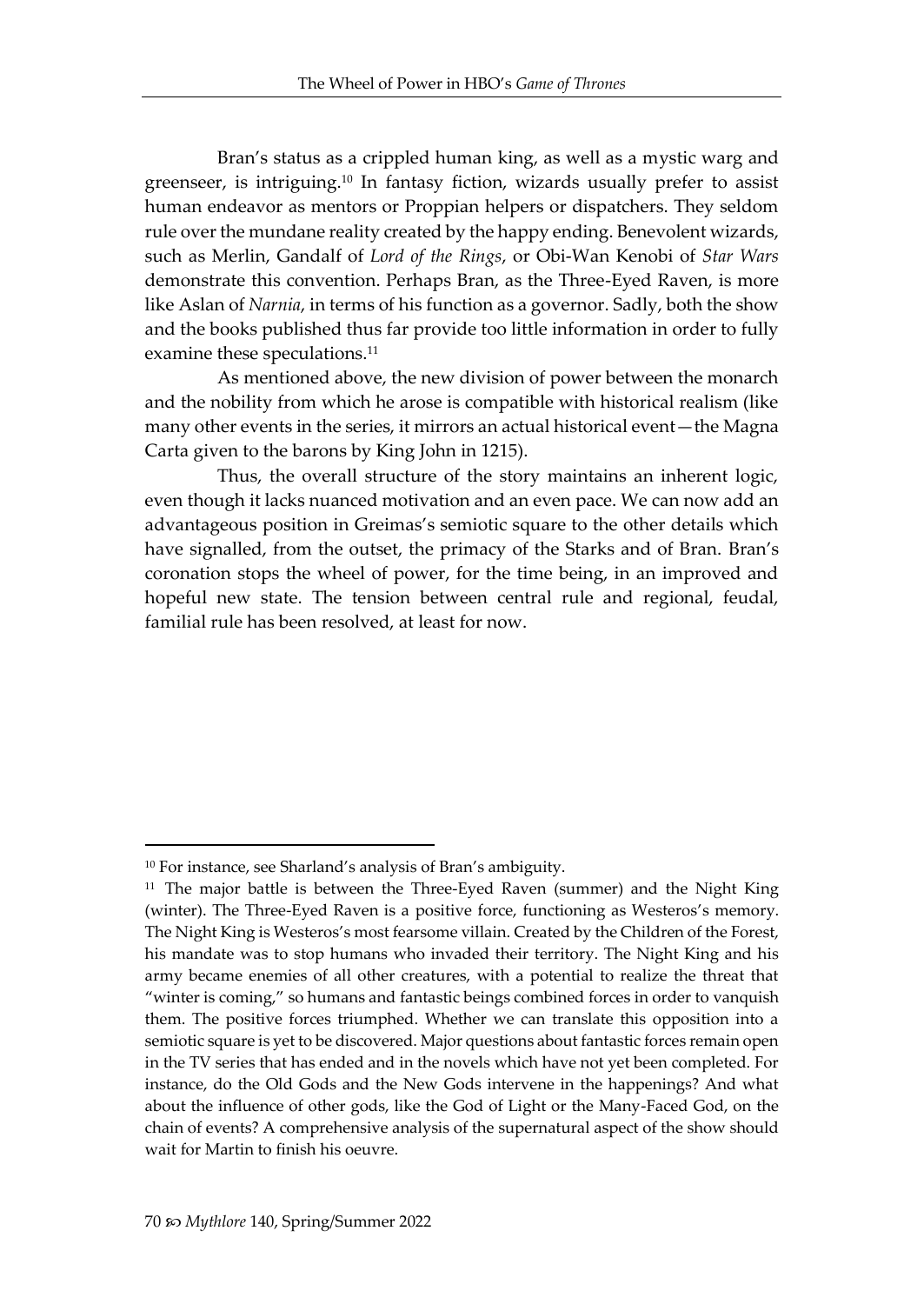#### **WORKS CITED**

"Bastardy." *Game of Thrones Wiki,* gameofthrones.fandom.com/wiki/Bastardy*.* 

- Corso, John J. ["What Does Greimas's Semiotic Square Really Do?"](https://opal.openu.ac.il/pluginfile.php/6996433/mod_page/content/10/Corso-Greimas.pdf) *Mosaic: a Journal for the Interdisciplinary Study of Literature*, vol. 47, no. 1, 2014, pp. 69-89.
- D., Dylan. "Remake Game of Thrones Season 8 with competent writers." *Change.org*, 2019, [www.change.org/p/hbo-remake-game-of-thrones-season-8-with](http://www.change.org/p/hbo-remake-game-of-thrones-season-8-with-competent-)[competent-w](http://www.change.org/p/hbo-remake-game-of-thrones-season-8-with-competent-)riters.
- Emanuel, Daniella. "Do You Agree with These 18 *Game of Thrones* Alternate Endings?" *BuzzFeed*, 23 May 2019, www.buzzfeed.com/ daniellaemanuel/game-of-thrones-fans-alternate-endings.
- *"Game of Thrones." IMDB*, www.imdb.com/title/tt0944947/?ref\_=fn\_al\_tt\_1.
- "*Game of Thrones*—How to Ruin a Great Show." *YouTube*, uploaded by The Cosmonaut Variety Hour, 21 May 2019, www.youtube.com/watch?v= I8U6kjqLkJQ.
- "GoT Season 8 But It's Devoid of Logic." *YouTube*, uploaded by Supercuts Delight, 6 June 2019, www.youtube.com/watch?v=9QvZSeOEkrs&t=8s.
- "*Game of Thrones* title card." *Wikipedia*, en.wikipedia.org/wiki/File: Game\_of\_ Thrones\_title\_card.jpg.
- Gilmore, Mark. "George R.R. Martin: The Rolling Stone Interview." *Rolling Stone*, 23 April 2014, www.rollingstone.com/culture/culture-news/george-r-r-martinthe-rolling-stone-interview-242487/.
- Greimas, A. J. *Sémantique structurale, Recherche de méthode,* Larousse*, 1966.*
- Greimas, A.J., and Rastier François. *"The Interaction of Semiotic Constraints." Yale French Studies,* vol. 4, no. 1, 1968, pp. 86-105*.*
- Haastrup, Helle Kannik. "Power Play and Family Ties: Hybrid Fantasy, Network Narrative, and Female Characters." *Women of Ice and Fire: Gender, Game of Thrones and Multiple Media Engagements*, edited by Anne Gjelsvik and Rikke Schubart. Bloomsbury Academic, 2016, pp. 131-150.
- "Hardhome." *Game of Thrones*, directed by Miguel Sapochnik, season 5, episode 8, Home Box Office, 31 May 2015.
- Hebert, Louis. *Tools for Text and Image Analysis: An Introduction to Applied Semiotics.* Routledge, 2011, pp. 41-48.
- "House Baratheon." *Game of Thrones Wiki,* gameofthrones.fandom.com /wiki/ House\_Baratheon.
- Kavanaugh, James T. "Son of a Bitch: Feminism, Humanism, and Science in 'Alien'." *October,* vol. 13, summer 1980, pp. 90–100*.*
- Martin, George R.R. *A Game of Thrones*. New York: Bantam, 1996.
- Meservey, Ryan. "Not Throwing Away My Shot." *Criterion: A Journal of Literary Criticism*, vol.12, no.1, 2019, pp.54-63.
- "Robert's Rebellion." *Game of Thrones Wiki,* gameofthrones.fandom.com/wiki/ Robert%27s\_Rebellion*.*